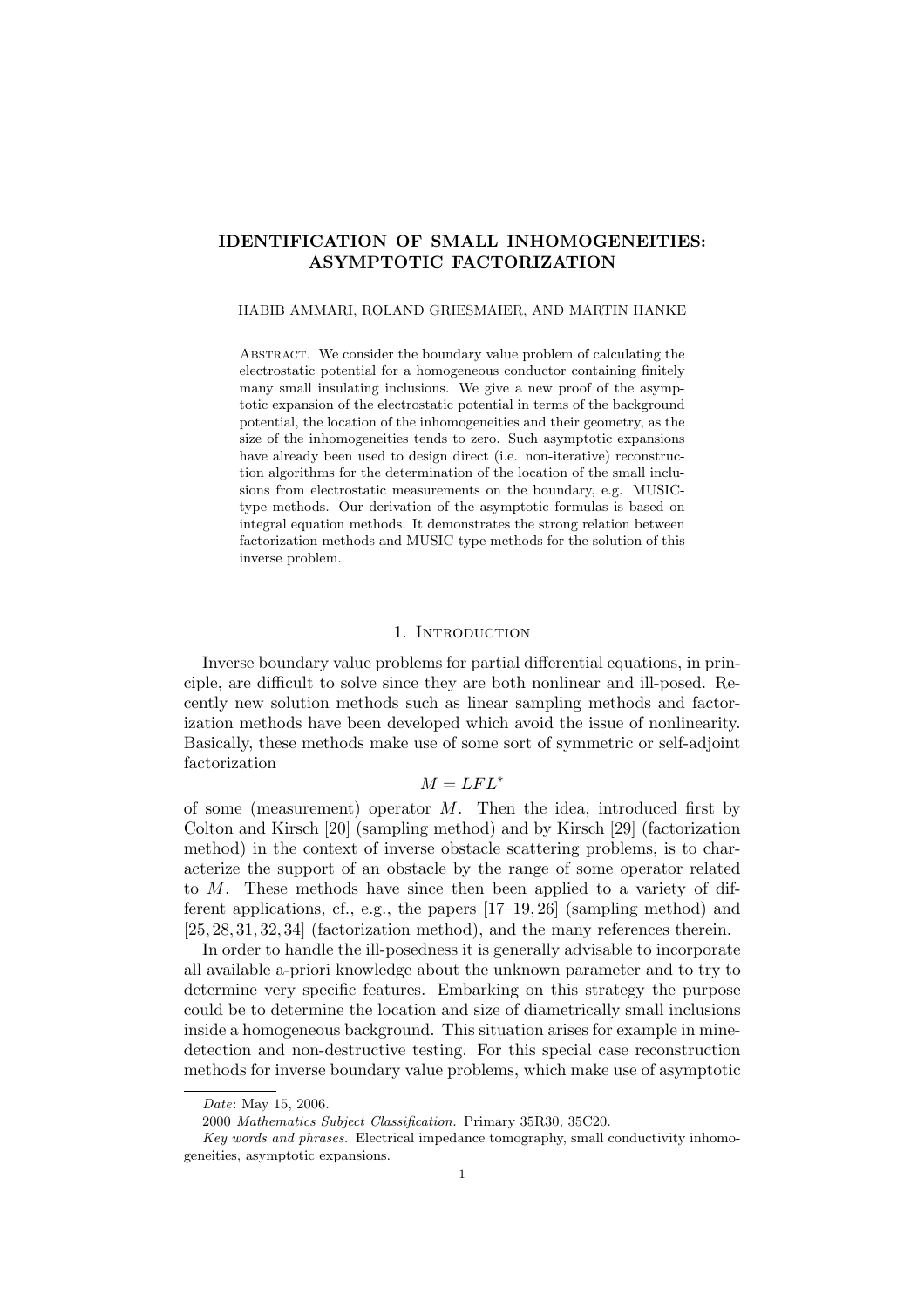expansions of the solutions of the corresponding direct problems, have been developed during the last years. Among these, MUSIC-type algorithms, introduced by Devaney [23], seem to be very stable and therefore particularly useful for noisy data.

In this paper we consider an inverse boundary value problem for the Laplace equation as discussed in  $[5, 9, 12, 15, 24]$  in the case of small insulating inclusions. We prove an asymptotic expansion of the corresponding measurement operator similar to the asymptotic formulas in [24] but in a more functional analytic setting. Our proof is based on a factorization of the measurement operator developed in [11] and on layer potential techniques. We expand the three operators occurring in the factorization separately and use these expansions to calculate the leading order term in the asymptotic formula for the measurement operator. This way of proving the asymptotic expansion points out the strong relation between MUSIC-type algorithms and linear sampling methods explicitely (cf. also [16, 30]). Moreover, this method should be applicable to other inverse boundary value problems, where a factorization of the measurement operator is already available, cf. e.g. [26].

For closely related works concerning asymptotic expansions and reconstruction algorithms for inverse boundary value problems with diametrically small inclusions based on such expansions cf., e.g.,  $[1-4, 7-10, 13, 14, 37]$ , the monograph [6] and the many references therein.

The outline of this paper is as follows. In Section 2 we introduce our notation and review the factorization of our measurement operator, i.e. of the difference of two Neumann-to-Dirichlet operators. Here and in the following three sections we restrict our derivations to the case of a single inclusion. Preliminary results concerning surface potentials are investigated in Section 3. In order to establish the asymptotic expansion we require some technical estimates and identities; these are found in Section 4. Then, in Section 5, we derive our main result on the asymptotic factorization in the case of a single inclusion in Theorem 5.9 and its corollary. The case of multiple inclusions is treated in Section 6. Finally, in Section 7 we comment on how the asymptotics might be used in numerical computations.

#### 2. Factorization of the Neumann-to-Dirichlet Operator

Let  $\Omega \subset \mathbb{R}^d$ ,  $d \geq 2$ , denote a bounded domain with boundary  $\partial \Omega$  of class  $C^{1,\alpha}, 0 < \alpha < 1$ . Suppose  $\Omega$  contains a small inclusion  $D_{\varepsilon} := z + \varepsilon B$ , where B is a bounded  $C^{1,\alpha}$  domain containing the origin. Here, the point  $z \in \Omega$  determines the location of the inclusion and B describes its relative shape. The inhomogeneity size is specified by the parameter  $\varepsilon > 0$  which is assumed to be small. We suppose that the domain  $D_{\varepsilon}$  is well separated from the boundary, i.e. dist $(z, \partial \Omega) \ge c_0$  for some constant  $c_0 > 0$  and  $\varepsilon$  is sufficiently small. Let  $\nu$  denote the unit outward normal to the boundaries  $\partial\Omega$ ,  $\partial B$  and  $\partial D_{\varepsilon}$ , relative to  $\Omega$ ,  $B$  and  $D_{\varepsilon}$ , respectively.

In this section several results are stated without proof; these can be found in [11] or references therein.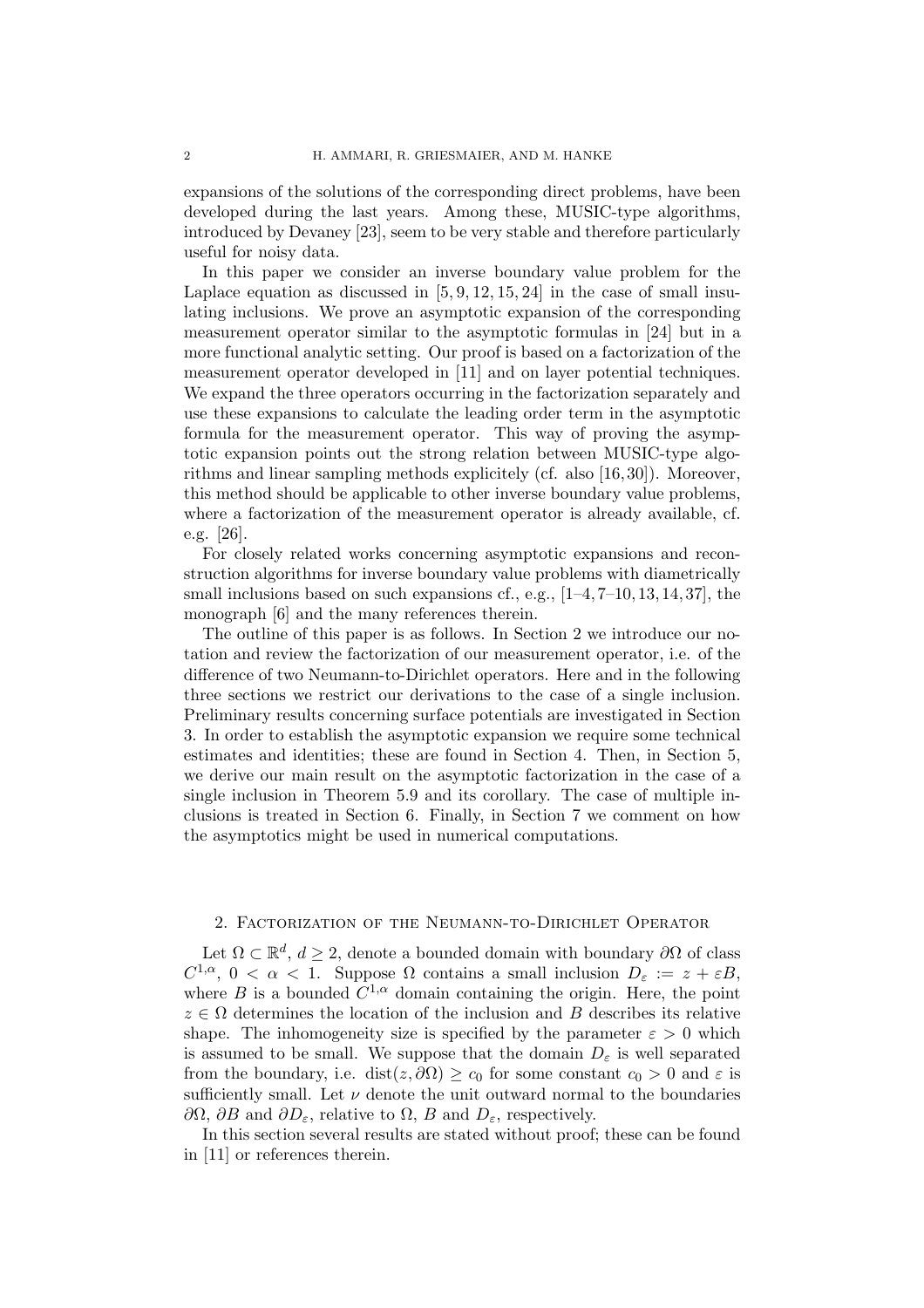Given a conductivity distribution of the form

$$
\sigma_{\varepsilon}(x) := \begin{cases} 0, & \text{for } x \in D_{\varepsilon}, \\ 1, & \text{for } x \in \Omega \setminus \overline{D_{\varepsilon}}, \end{cases}
$$

and a prescribed boundary current

$$
f \in H_{\diamond}^{-1/2}(\partial \Omega) := \left\{ \phi \in H^{-1/2}(\partial \Omega) \middle| \int_{\partial \Omega} \phi \, d\sigma = 0 \right\},\
$$

let  $u_{\varepsilon}$  denote the electrostatic potential in presence of the inclusion  $D_{\varepsilon}$ , i.e. the unique solution

$$
u_{\varepsilon} \in H^1_{\diamond, \partial \Omega}(\Omega \setminus \overline{D_{\varepsilon}}) := \left\{ u \in H^1(\Omega \setminus \overline{D_{\varepsilon}}) \middle| \int_{\partial \Omega} u \, d\sigma = 0 \right\}
$$

to

(2.1a) 
$$
\Delta u_{\varepsilon} = 0, \qquad \text{in } \Omega \setminus \overline{D_{\varepsilon}},
$$

(2.1b) 
$$
\frac{\partial u_{\varepsilon}}{\partial \nu} = f, \qquad \text{on } \partial \Omega,
$$

(2.1c) 
$$
\frac{\partial u_{\varepsilon}}{\partial \nu} = 0, \qquad \text{on } \partial D_{\varepsilon}.
$$

The background potential  $u_0$  is the electrostatic potential for the same input current  $f$  but without inclusions. That is,  $u_0$  denotes the unique solution

$$
u_0 \in H^1_\diamond(\Omega) := \left\{ u \in H^1(\Omega) \middle| \int_{\partial \Omega} u \, d\sigma = 0 \right\}
$$

to

$$
(2.2a) \t\t \Delta u_0 = 0, \t\t \text{in } \Omega,
$$

(2.2b) 
$$
\frac{\partial u_0}{\partial \nu} = f, \qquad \text{on } \partial \Omega.
$$

The relations between the applied boundary current  $f$  and the boundary voltages  $u_{\varepsilon}|\partial\Omega}$  and  $u_0|\partial\Omega}$  define two linear mappings

$$
\Lambda_{\varepsilon}: H_{\diamond}^{-1/2}(\partial\Omega) \to H_{\diamond}^{1/2}(\partial\Omega), \quad f \mapsto u_{\varepsilon}|_{\partial\Omega}
$$

and

$$
\Lambda_0: H_\diamond^{-1/2}(\partial\Omega) \to H_\diamond^{1/2}(\partial\Omega), \quad f \mapsto u_0|_{\partial\Omega},
$$

called the Neumann-to-Dirichlet operators associated with the two boundary value problems (2.1) and (2.2), respectively. Here,

$$
H_{\diamond}^{1/2}(\partial\Omega) := \Big\{ \phi \in H^{1/2}(\partial\Omega) \Big| \int_{\partial\Omega} \phi \, d\sigma = 0 \Big\}.
$$

These mappings are in fact isomorphisms between these spaces.

In the following we want to examine the difference of the Neumann-to-Dirichlet operators  $\Lambda_{\varepsilon}-\Lambda_{0}$ . Therefore we introduce two additional boundary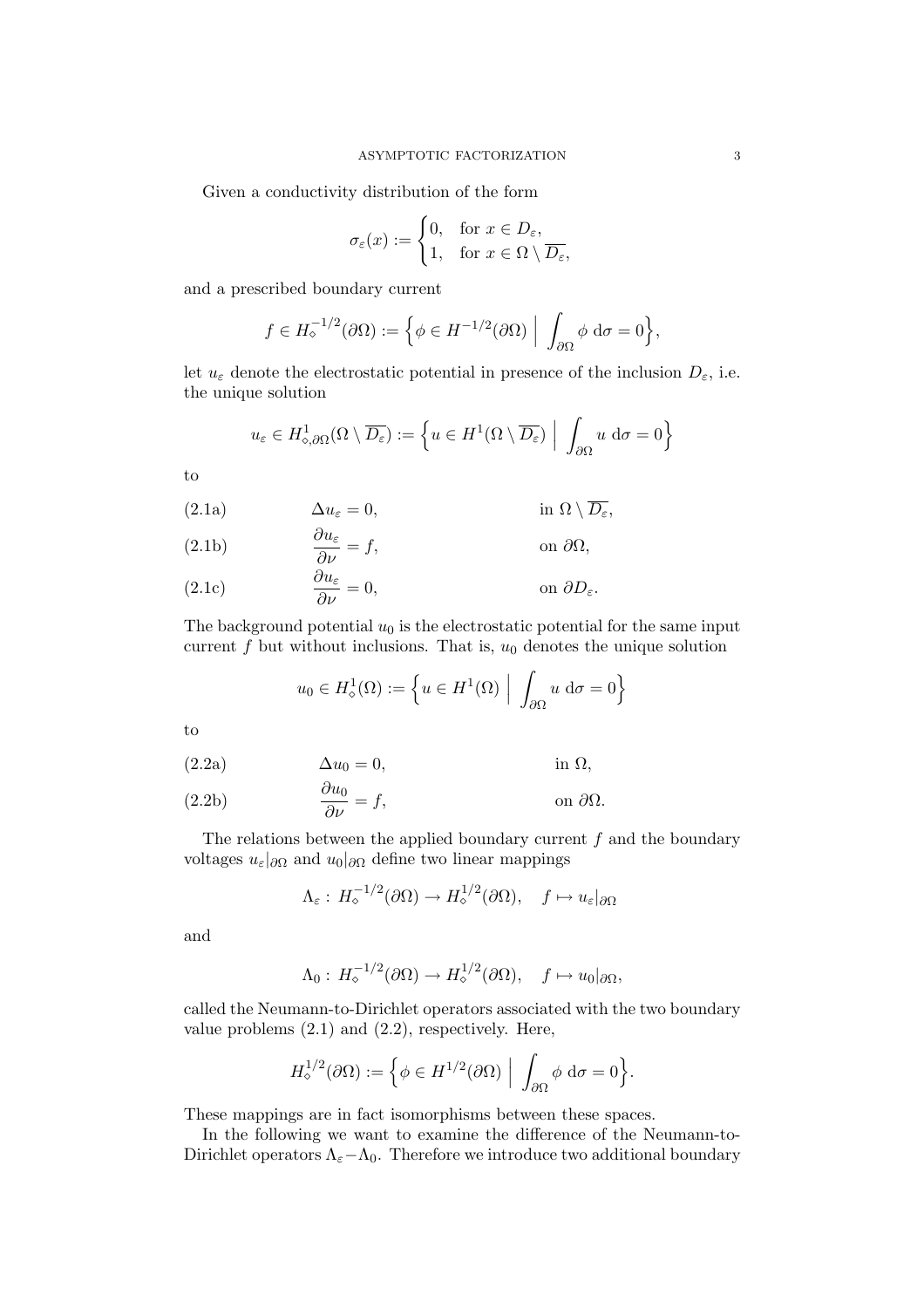value problems and a diffraction problem: First consider the boundary value problem

(2.3a)  $\Delta v_{\varepsilon} = 0$ ,  $\text{in } \Omega \setminus \overline{D_{\varepsilon}}$ ,

(2.3b) 
$$
\frac{\partial v_{\varepsilon}}{\partial \nu} = 0, \qquad \text{on } \partial \Omega,
$$

(2.3c) 
$$
\frac{\partial v_{\varepsilon}}{\partial \nu} = \phi, \qquad \text{on } \partial D_{\varepsilon},
$$

which for  $\phi \in H_{\circ}^{-1/2}(\partial D_{\varepsilon})$  has a unique solution  $v_{\varepsilon} \in H_{\circ, \partial \Omega}^1(\Omega \setminus \overline{D_{\varepsilon}})$ . Thus, we may define

(2.4) 
$$
L_{\varepsilon}: H_{\diamond}^{-1/2}(\partial D_{\varepsilon}) \to H_{\diamond}^{1/2}(\partial \Omega), \quad \phi \mapsto v_{\varepsilon}|_{\partial \Omega},
$$

which is a bounded linear operator that takes Neumann data on  $\partial D_{\varepsilon}$  and maps them onto the associated Dirichlet values on  $\partial\Omega$ . Recalling (2.1) and  $(2.2)$  we see that  $L_{\varepsilon}(-\frac{\partial u_0}{\partial \nu})$  $\frac{\partial u_0}{\partial \nu}\big|_{\partial D_\varepsilon}\big)=L_\varepsilon(\frac{\partial u_\varepsilon}{\partial \nu}\big|_{\partial D_\varepsilon}-\frac{\partial u_0}{\partial \nu}\big|_{\partial D_\varepsilon}$  $\frac{\partial u_0}{\partial \nu}\big|_{\partial D_\varepsilon}\big) = (u_\varepsilon - u_0)|_{\partial \Omega}.$ 

A short computation reveals that the dual operator  $L_{\varepsilon}^*$  of  $L_{\varepsilon}$  is defined via the solution of the problem

(2.5a) 
$$
\Delta v_{\varepsilon}^* = 0, \qquad \text{in } \Omega \setminus \overline{D_{\varepsilon}},
$$

(2.5b)  
\n
$$
\frac{\partial v_{\varepsilon}^{*}}{\partial \nu} = -\psi, \qquad \text{on } \partial \Omega,
$$
\n
$$
\frac{\partial v_{\varepsilon}^{*}}{\partial \nu} = 0, \qquad \text{on } \partial D_{\varepsilon},
$$

which for  $\psi \in H_{\circ}^{-1/2}(\partial \Omega)$  has a unique solution

$$
v_{\varepsilon}^* \in H_{\diamond, \partial D_{\varepsilon}}^1(\Omega \setminus \overline{D_{\varepsilon}}) := \left\{ u \in H^1(\Omega \setminus \overline{D_{\varepsilon}}) \middle| \int_{\partial D_{\varepsilon}} u \, d\sigma = 0 \right\},\
$$

through

(2.6) 
$$
L_{\varepsilon}^{*}: H_{\diamond}^{-1/2}(\partial \Omega) \to H_{\diamond}^{1/2}(\partial D_{\varepsilon}), \quad \psi \mapsto v_{\varepsilon}^{*}|_{\partial D_{\varepsilon}}.
$$

Note that, apart from the normalization condition, (2.5) coincides with the boundary value problem (2.1), and hence  $L_{\varepsilon}^* f = -u_{\varepsilon}|_{\partial D_{\varepsilon}} + (1/|\partial D_{\varepsilon}|) \int_{\partial D_{\varepsilon}} u_{\varepsilon} d\sigma$ , where  $|\partial D_{\varepsilon}|$  denotes the surface measure of  $\partial D_{\varepsilon}$ .

Next consider the following diffraction problem with inhomogeneous jump condition:

(2.7a) 
$$
\Delta w_{\varepsilon} = 0, \qquad \text{in } \Omega \setminus \partial D_{\varepsilon},
$$

(2.7b) 
$$
\frac{\partial w_{\varepsilon}}{\partial \nu} = 0, \qquad \text{on } \partial \Omega,
$$

(2.7c)  $[w_{\varepsilon}]_{\partial D_{\varepsilon}} = \chi,$ 

(2.7d) 
$$
\left[\frac{\partial w_{\varepsilon}}{\partial \nu}\right]_{\partial D_{\varepsilon}} = 0,
$$

which for  $\chi \in H^{1/2}_\diamond(\partial D_\varepsilon)$  possesses a unique solution  $w_\varepsilon$  with  $w_\varepsilon|_{\Omega \setminus \overline{D_\varepsilon}} \in$  $H^1_{\diamond, \partial\Omega}(\Omega \setminus \overline{D_\varepsilon})$  and  $w_\varepsilon|_{D_\varepsilon} \in H^1(D_\varepsilon)$ . Here,  $[\cdot]_{\partial D_\varepsilon}$  denotes the difference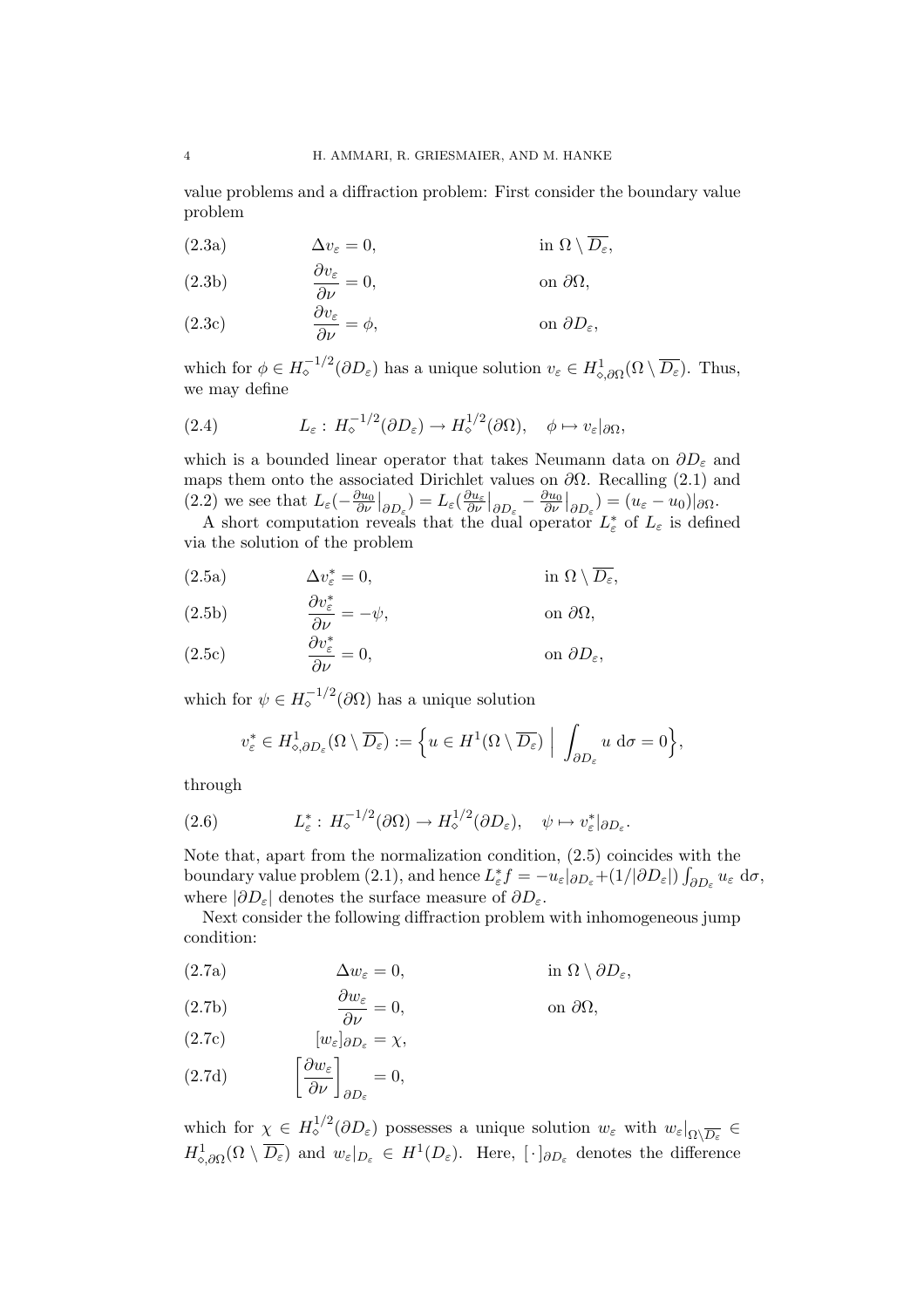between the respective traces from outside and inside the inner boundary  $\partial D_{\varepsilon}$ . Because of (2.7d),

$$
(2.8) \tF_{\varepsilon}: H_{\diamond}^{1/2}(\partial D_{\varepsilon}) \to H_{\diamond}^{-1/2}(\partial D_{\varepsilon}), \quad \chi \mapsto -\frac{\partial w_{\varepsilon}}{\partial \nu}\Big|_{\partial D_{\varepsilon}},
$$

is a well-defined bounded linear operator. Especially for  $\chi := -u_{\varepsilon}|_{\partial D_{\varepsilon}} +$  $(1/|\partial D_{\varepsilon}|)\int_{\partial D_{\varepsilon}} u_{\varepsilon} d\sigma$  the function

$$
w_{\varepsilon} := \begin{cases} -u_{\varepsilon} + u_0, & \text{in } \Omega \setminus \overline{D_{\varepsilon}}, \\ u_0 - (1/|\partial D_{\varepsilon}|) \int_{\partial D_{\varepsilon}} u_{\varepsilon} \, \mathrm{d}\sigma, & \text{in } D_{\varepsilon}, \end{cases}
$$

is the solution to (2.7). Thus  $F(-u_{\varepsilon}|_{\partial D_{\varepsilon}}+(1/|\partial D_{\varepsilon}|)\int_{\partial D_{\varepsilon}}u_{\varepsilon} d\sigma)=-\frac{\partial u_0}{\partial \nu}$  $\frac{\partial u_0}{\partial \nu}\big|_{\partial D_\varepsilon}$ . Altogether we obtain the following lemma from [11]:

**Lemma 2.1.** With  $L_{\varepsilon}$ ,  $L_{\varepsilon}^{*}$  and  $F_{\varepsilon}$  defined by (2.4), (2.6) and (2.8), respectively, the difference of the Neumann-to-Dirichlet maps can be factorized as

(2.9) 
$$
\Lambda_{\varepsilon} - \Lambda_0 = L_{\varepsilon} F_{\varepsilon} L_{\varepsilon}^*.
$$

Moreover, we find that the factorization yields the following mapping sequence:

$$
H_{\diamond}^{-1/2}(\partial\Omega) \xrightarrow{L_{\varepsilon}^*} H_{\diamond}^{1/2}(\partial D_{\varepsilon}) \xrightarrow{F_{\varepsilon}} H_{\diamond}^{-1/2}(\partial D_{\varepsilon}) \xrightarrow{L_{\varepsilon}} H_{\diamond}^{1/2}(\partial\Omega)
$$

with

$$
f \stackrel{L_{\varepsilon}^*}{\longmapsto} -u_{\varepsilon}|_{\partial D_{\varepsilon}} + (1/|\partial D_{\varepsilon}|) \int_{\partial D_{\varepsilon}} u_{\varepsilon} \, d\sigma \stackrel{F_{\varepsilon}}{\longmapsto} -\frac{\partial u_0}{\partial \nu}\Big|_{\partial D_{\varepsilon}} \stackrel{L_{\varepsilon}}{\longmapsto} (u_{\varepsilon} - u_0)|_{\partial \Omega}.
$$

### 3. Surface Potentials

Throughout we denote by |x| the Euclidean norm of a point  $x \in \mathbb{R}^d$ , by  $(x, y)$  the scalar product of two vectors  $x, y \in \mathbb{R}^d$  and by  $\omega_d$  the area of the  $(d-1)$ -dimensional unit sphere. The function

$$
\Phi(x - y) := \begin{cases}\n-\frac{1}{2\pi} \log|x - y|, & \text{for } d = 2, \\
\frac{1}{(d - 2)\omega_d}|x - y|^{2 - d}, & \text{for } d \ge 3,\n\end{cases}
$$

is called fundamental solution for the Laplace equation.

Let N denote the Neumann function for  $\Delta$  in  $\Omega$ , i.e. for all  $y \in \Omega$ ,  $N(\cdot, y)$ is the unique solution to

$$
\Delta_x N(x, y) = -\delta_y, \qquad \text{for } x \in \Omega,
$$
  

$$
\frac{\partial N}{\partial \nu(x)}(x, y) = -\frac{1}{|\partial \Omega|}, \qquad \text{for } x \in \partial \Omega,
$$

with the normalization  $\int_{\partial\Omega} N(x, y) d\sigma(x) = 0$ . Then N is symmetric in its arguments in  $(\Omega \times \Omega) \setminus diag(\Omega \times \Omega)$ , i.e.  $N(x, y) = N(y, x)$  for  $(x, y) \in$  $(\Omega \times \Omega) \setminus diag(\Omega \times \Omega)$ , cf. [6]. For each  $y \in \Omega$  and  $d \geq 2$ , the Neumann function  $N(x, y)$  has the form

(3.1) 
$$
N(x, y) = \Phi(x - y) + R(x, y),
$$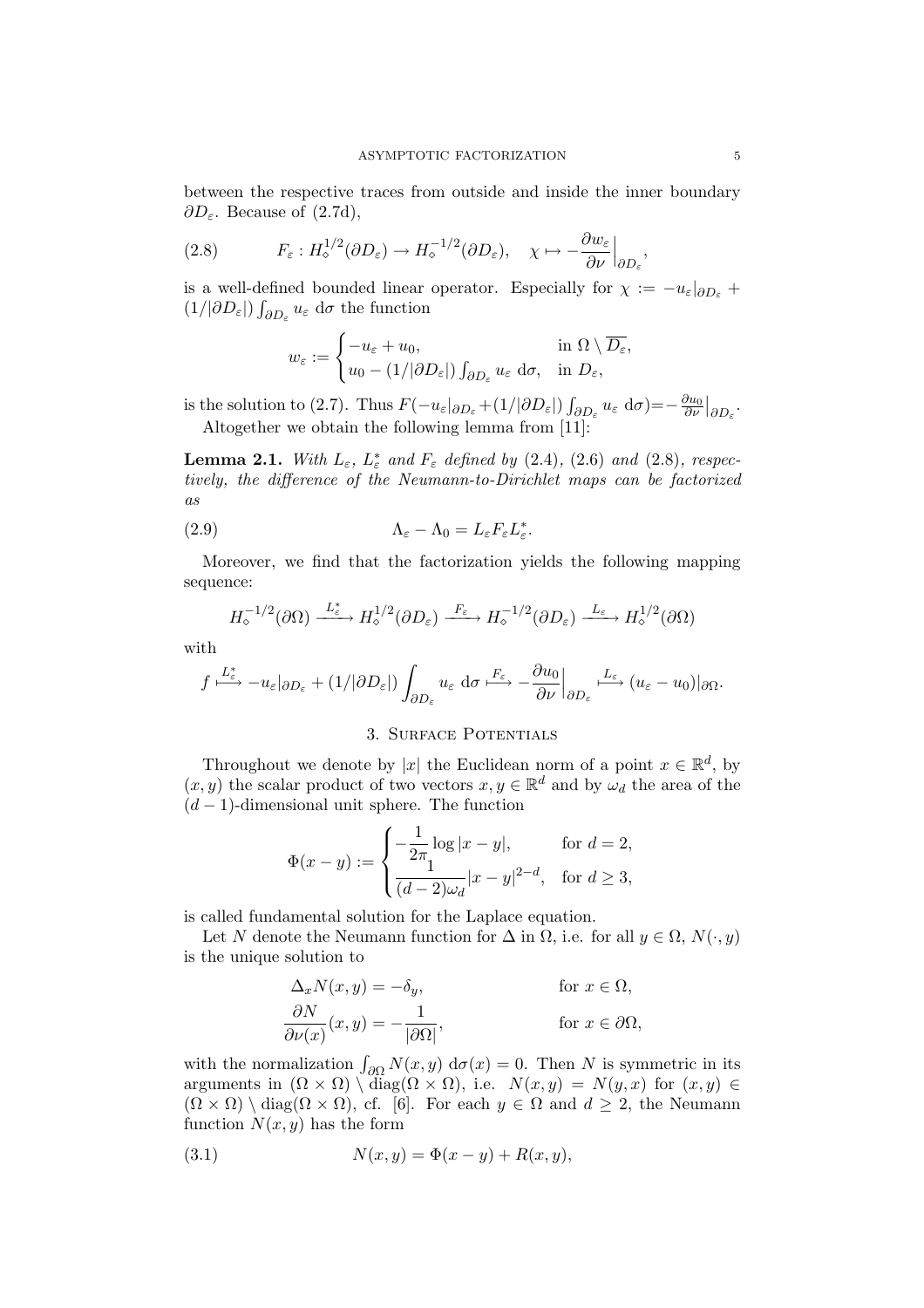where  $R(\cdot, y)$  is the unique solution of the boundary value problem

$$
\Delta_x R(x, y) = 0, \qquad \text{for } x \in \Omega,
$$
  
\n
$$
\frac{\partial R}{\partial \nu(x)}(x, y) = -\frac{1}{|\partial \Omega|} + \frac{1}{\omega_d} \frac{(x - y, \nu(x))}{|x - y|^d}, \qquad \text{for } x \in \partial \Omega,
$$

with  $\int_{\partial \Omega} R(x, y) d\sigma(x) = - \int_{\partial \Omega} \Phi(x - y) d\sigma(x)$ . Since  $\Phi$  is symmetric, it follows that R is symmetric in its arguments in  $\Omega \times \Omega$ . As a consequence,  $R(x, \cdot)$  is a harmonic function on  $\Omega$  for all  $x \in \Omega$ .

Given a bounded  $C^{1,\alpha}$  domain  $D \subset \mathbb{R}^d$ , we denote the single layer potential and the double layer potential of a function  $\phi \in C(\partial D)$  by

$$
(\mathcal{S}_D \phi)(x) := \int_{\partial D} \Phi(x - y) \phi(y) \, d\sigma(y), \qquad \text{for } x \in \mathbb{R}^d,
$$

and

$$
(\mathcal{D}_D \phi)(x) := \int_{\partial D} \frac{\partial \Phi(x - y)}{\partial \nu(y)} \phi(y) \, d\sigma(y), \quad \text{for } x \in \mathbb{R}^d \setminus \partial D.
$$

Then we have the following trace formulas (cf. e.g. [33]):

(3.2) 
$$
\frac{\partial}{\partial \nu} S_D \phi \Big|_{\partial D}^{\pm} (x) = \left( \left( \mp \frac{1}{2} I + \mathcal{K}_D^* \right) \phi \right) (x), \quad \text{for } x \in \partial D,
$$

(3.3) 
$$
\mathcal{D}_D \phi \Big|_{\partial D}^{\pm} (x) = \left( \left( \pm \frac{1}{2} I + \mathcal{K}_D \right) \phi \right) (x), \qquad \text{for } x \in \partial D,
$$

where  $\mathcal{K}_D$  is defined by

$$
(\mathcal{K}_D \phi)(x) := \int_{\partial D} \frac{\partial \Phi(x - y)}{\partial \nu(y)} \phi(y) \, d\sigma(y) = \frac{1}{\omega_d} \int_{\partial D} \frac{(x - y, \nu(y))}{|x - y|^d} \phi(y) \, d\sigma(y)
$$

for  $x \in \partial D$  and  $\mathcal{K}_D^*$  is the adjoint of  $\mathcal{K}_D$ , i.e.

$$
(\mathcal{K}_D^*\phi)(x) = \int_{\partial D} \frac{\partial \Phi(x - y)}{\partial \nu(x)} \phi(y) \, d\sigma(y) = \frac{1}{\omega_d} \int_{\partial D} \frac{(y - x, \nu(x))}{|x - y|^d} \phi(y) \, d\sigma(y)
$$

for  $x \in \partial D$ .

 $\mathcal{S}_D, \mathcal{D}_D, \mathcal{K}_D$  and  $\mathcal{K}_D^*$  have continuous extensions

$$
\mathcal{S}_D: H^{-1/2}(\partial D) \to H^1_{loc}(\mathbb{R}^d),
$$
  
\n
$$
\mathcal{D}_D|_D: H^{1/2}(\partial D) \to H^1(D),
$$
  
\n
$$
\mathcal{D}_D|_{\mathbb{R}^d \setminus \overline{D}}: H^{1/2}(\partial D) \to H^1_{loc}(\mathbb{R}^d \setminus \overline{D}),
$$
  
\n
$$
\mathcal{K}_D: H^{1/2}(\partial D) \to H^{1/2}(\partial D),
$$
  
\n
$$
\mathcal{K}_D^*: H^{-1/2}(\partial D) \to H^{-1/2}(\partial D),
$$

and the jump formulas (3.2), (3.3) remain valid for these operators, cf. [21, 35]. Moreover,  $\mathcal{K}_D$  as well as  $\mathcal{K}_D^*$  is compact [36] and  $-\frac{1}{2}$  $\frac{1}{2}I + \mathcal{K}_D$  has trivial nullspace in  $H^{1/2}(\partial D)$  [6]. Hence, by the Fredholm alternative,  $-\frac{1}{2}$  $\frac{1}{2}I + \mathcal{K}_D$ is invertible on  $H^{1/2}(\partial D)$  and  $-\frac{1}{2}$  $\frac{1}{2}I + \mathcal{K}_D^*$  is invertible on  $H^{-1/2}(\partial D)$ .

Since  $\mathcal{K}_D 1 = -\frac{1}{2}$  $\frac{1}{2}$ , we get for each  $\phi \in H^{-1/2}(\partial D)$ ,

$$
\int_{\partial D} \left( -\frac{1}{2} I + \mathcal{K}_D^* \right) \phi \, d\sigma = -\int_{\partial D} \phi \, d\sigma.
$$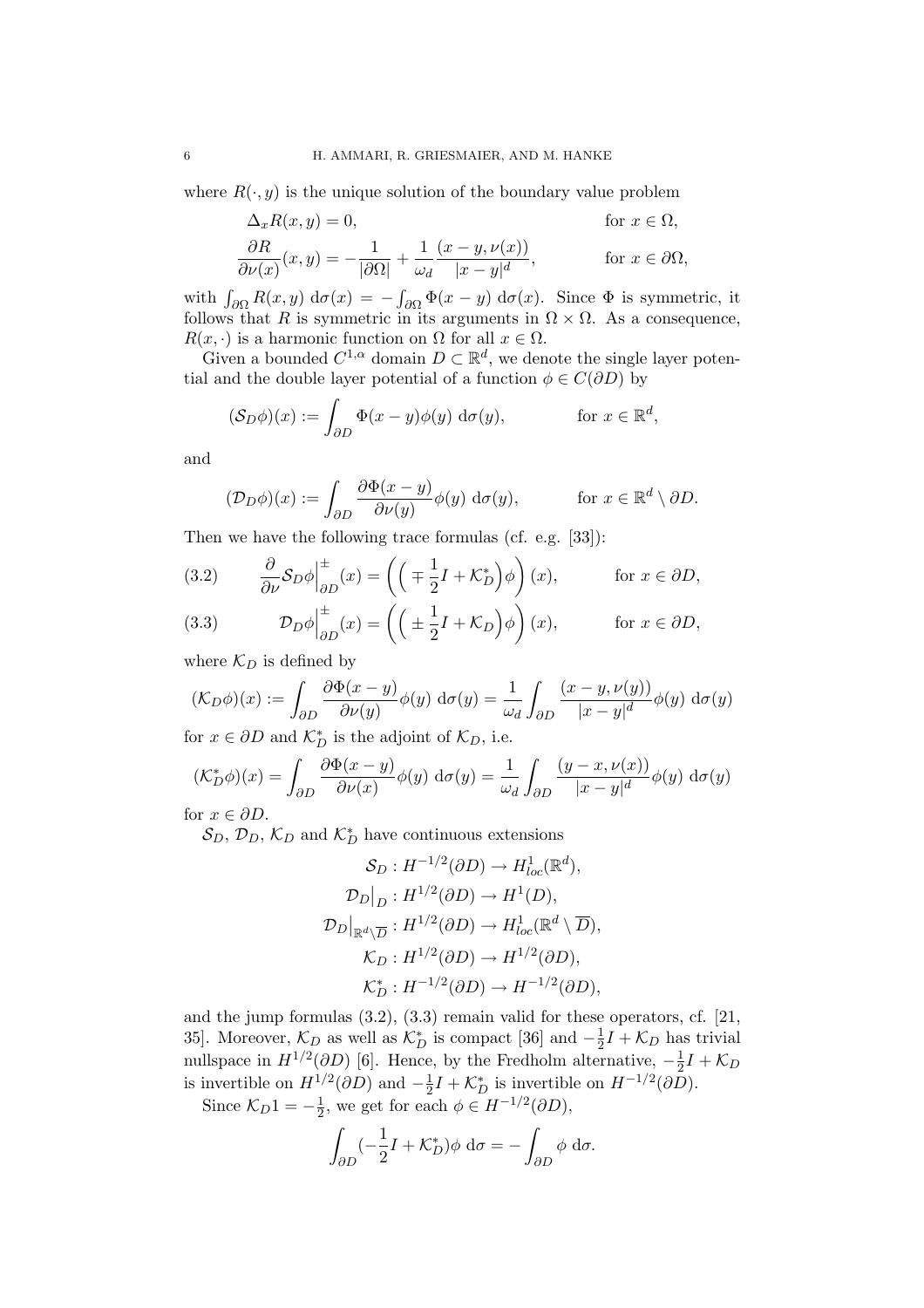Thus,  $-\frac{1}{2}$  $\frac{1}{2}I + \mathcal{K}_D^*$  maps  $H_{\diamond}^{-1/2}(\partial D)$  onto  $H_{\diamond}^{-1/2}(\partial D)$ .

Next we consider the following modified surface potentials: Let now D be a bounded  $C^{1,\alpha}$  domain compactly contained in  $\Omega$ . For a function  $\phi \in$  $C(\partial D)$  define

$$
\begin{aligned} (\mathcal{S}_D^N \phi)(x) &:= \int_{\partial D} N(x, y) \phi(y) \, \mathrm{d}\sigma(y), & \text{for } x \in \Omega, \\ (\mathcal{D}_D^N \phi)(x) &:= \int_{\partial D} \frac{\partial N(x, y)}{\partial \nu(y)} \phi(y) \, \mathrm{d}\sigma(y), & \text{for } x \in \Omega \setminus \partial D. \end{aligned}
$$

According to (3.1) we obtain the following trace formulas:

$$
\frac{\partial}{\partial \nu} S_D^N \phi \Big|_{\partial D}^{\pm} (x) = \left( \left( \mp \frac{1}{2} I + \mathcal{K}_D^* \right) \phi \right) (x) + \int_{\partial D} \frac{\partial R(x, y)}{\partial \nu(x)} \phi(y) \, d\sigma(y),
$$
  

$$
\mathcal{D}_D^N \phi \Big|_{\partial D}^{\pm} (x) = \left( \left( \pm \frac{1}{2} I + \mathcal{K}_D \right) \phi \right) (x) + \int_{\partial D} \frac{\partial R(x, y)}{\partial \nu(y)} \phi(y) \, d\sigma(y),
$$

for  $x \in \partial D$ . Define

(3.4) 
$$
(\mathcal{R}_D \phi)(x) := \int_{\partial D} \frac{\partial R(x, y)}{\partial \nu(y)} \phi(y) \, d\sigma(y), \quad \text{for } x \in \partial D,
$$

and let

$$
\mathcal{K}_D^N \phi := \mathcal{K}_D \phi + \mathcal{R}_D \phi.
$$

Then we obtain

(3.5) 
$$
\frac{\partial}{\partial \nu} S_D^N \phi \Big|_{\partial D}^{\pm} (x) = \left( \left( \mp \frac{1}{2} I + (\mathcal{K}_D^N)^* \right) \phi \right) (x), \quad \text{for } x \in \partial D,
$$
  
(3.6) 
$$
D_N \phi \Big|_{\pm}^{\pm} (x) = \left( \left( \pm \frac{1}{2} I + (\mathcal{K}_D^N)^* \right) \phi \right) (x), \quad \text{for } x \in \partial D,
$$

(3.6) 
$$
\mathcal{D}_D^N \phi \Big|_{\partial D}^{\pm} (x) = \left( \left( \pm \frac{1}{2} I + \mathcal{K}_D^N \right) \phi \right) (x), \qquad \text{for } x \in \partial D,
$$

where  $(\mathcal{K}_D^N)^*$  is the adjoint of  $\mathcal{K}_D^N$ .

Recalling (3.1) and the mapping properties of the boundary integral operators above we find that the operators

$$
\mathcal{S}_D^N : H^{-1/2}(\partial D) \to H^1(\Omega),
$$
  

$$
\mathcal{D}_D^N \big|_D : H^{1/2}(\partial D) \to H^1(D),
$$
  

$$
\mathcal{D}_D^N \big|_{\Omega \setminus \overline{D}} : H^{1/2}(\partial D) \to H^1(\Omega \setminus \overline{D})
$$

are continuous and the jump relations (3.5), (3.6) remain valid for these extensions. The kernel of the integral operator  $\mathcal{R}_D$  is continuous, so

$$
\mathcal{R}_D: H^{1/2}(\partial D) \to H^{1/2}(\partial D)
$$

and the corresponding dual operator

$$
\mathcal{R}_D^*: H^{-1/2}(\partial D) \to H^{-1/2}(\partial D)
$$

are compact. Therefore the operators

$$
\mathcal{K}_D^N : H^{1/2}(\partial D) \to H^{1/2}(\partial D),
$$
  

$$
(\mathcal{K}_D^N)^* : H^{-1/2}(\partial D) \to H^{-1/2}(\partial D)
$$

are compact, too.

**Lemma 3.1.** The operators  $-\frac{1}{2}$  $\frac{1}{2}I + \mathcal{K}_D^N$  and  $-\frac{1}{2}$  $\frac{1}{2}I + (\mathcal{K}_D^N)^*$  have trivial nullspace in  $H^{1/2}(\partial D)$  and  $H^{-1/2}(\partial D)$ , respectively.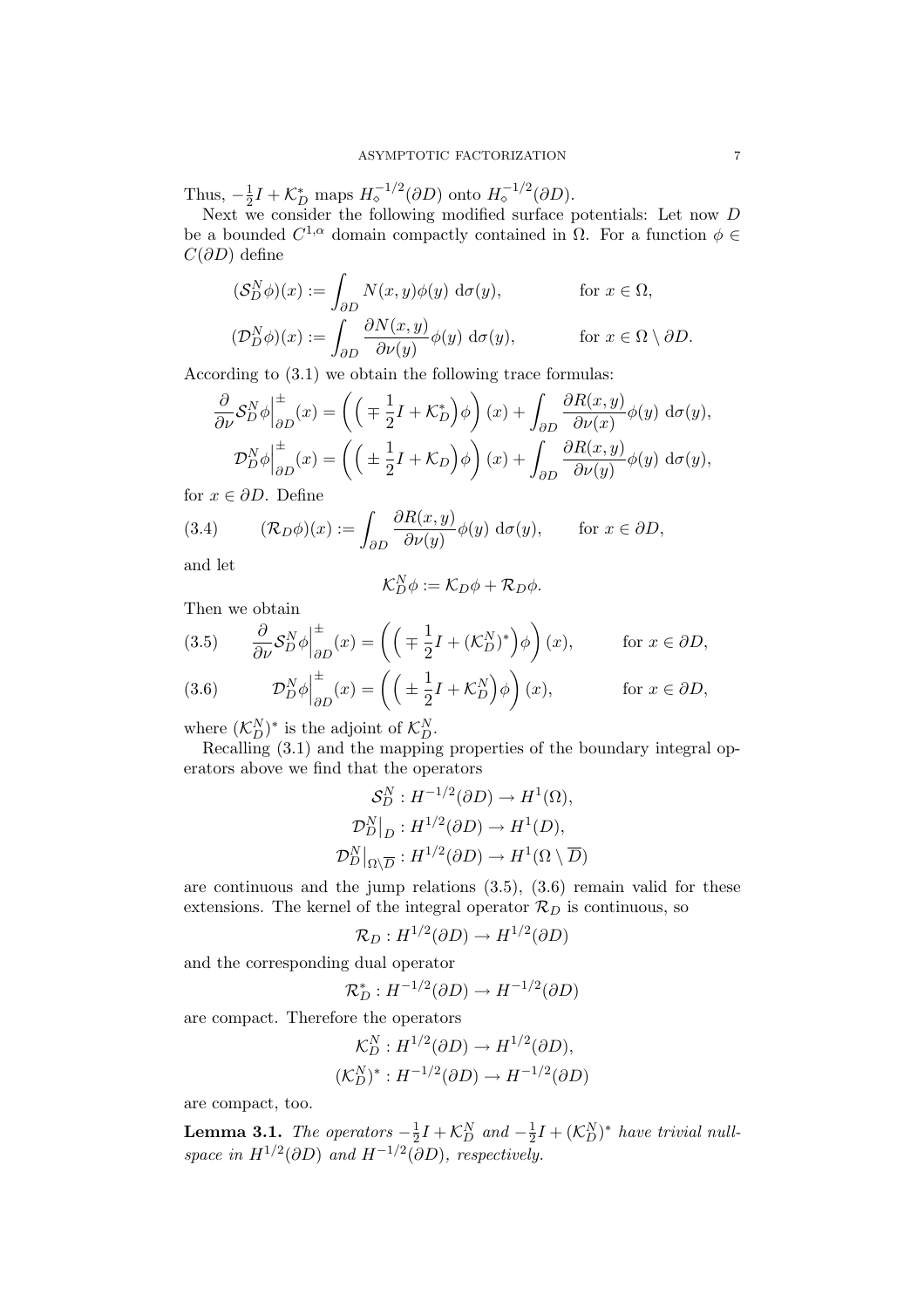*Proof.* Let  $\phi \in H^{-1/2}(\partial D)$  be a solution to the homogeneous equation  $(-\frac{1}{2})$  $\frac{1}{2}I + (\mathcal{K}_D^N)^*)\phi = 0$  and define  $v := \mathcal{S}_D^N\phi$ . Then by (3.5)

$$
\left. \frac{\partial v}{\partial \nu} \right|_{\partial D}^{+} = \left( -\frac{1}{2} I + (\mathcal{K}_D^N)^* \right) \phi = 0,
$$

and  $v$  is a solution to the Neumann problem

$$
\Delta v = 0 \quad \text{in } \Omega \setminus \overline{D}, \qquad \frac{\partial v}{\partial \nu}\Big|_{\partial \Omega} = C, \qquad \frac{\partial v}{\partial \nu}\Big|_{\partial D} = 0,
$$

where  $C := -\frac{1}{\log n}$  $\frac{1}{|\partial Ω|}$  ∫ $\partial D$   $\phi$  dσ is constant. From the Divergence Theorem we obtain  $C = 0$ . Thus we find that v is constant in  $\Omega \setminus \overline{D}$  and therefore on  $\partial D$ . Since  $\Delta v = 0$  in D we obtain that v is constant in D. From (3.5) we see that  $\phi = -\frac{\partial v}{\partial \nu}$ ∂ν +  $rac{\partial v}{\partial D} + \frac{\partial v}{\partial \nu}$ ∂ν −  $_{\partial D}$  = 0. Hence, ker( $-\frac{1}{2}$  $\frac{1}{2}I + (\mathcal{K}_D^N)^* = \{0\}.$ 

By the Fredholm alternative it follows that also ker $\left(-\frac{1}{2}\right)$  $\frac{1}{2}I + \mathcal{K}_D^N$  = {0} in  $H^{1/2}(\partial D)$ .  $( \partial D).$ 

Applying the Fredholm alternative and Lemma 3.1 we find that  $-\frac{1}{2}$  $\frac{1}{2}I + \mathcal{K}_D^N$ is invertible on  $H^{1/2}(\partial D)$  and  $-\frac{1}{2}I + (\mathcal{K}_D^N)^*$  is invertible on  $H^{-1/2}(\partial D)$ . Since, for all  $x \in \Omega$ ,  $R(x, \cdot)$  is harmonic in D, it follows that

$$
\mathcal{K}_D^N 1 = \mathcal{K}_D 1 + \mathcal{R}_D 1 = \mathcal{K}_D 1 + \int_{\partial D} \frac{\partial R(\cdot, y)}{\partial \nu(y)} d\sigma(y) = -\frac{1}{2},
$$

and we get as above, that  $-\frac{1}{2}$  $\frac{1}{2}I + (\mathcal{K}_D^N)^*$  maps  $H_{\diamond}^{-1/2}(\partial D)$  onto  $H_{\diamond}^{-1/2}(\partial D)$ . Also as a consequence of this harmonicity, we find that the subspace of constant functions in  $H^{1/2}(\partial D)$  is contained in the nullspace of  $\mathcal{R}_D$ . Moreover, applying the harmonicity of  $R(\cdot, y)$  for all  $y \in \Omega$ , we see that  $\mathcal{R}_D^*$  maps  $H^{-1/2}(\partial D)$  into  $H^{-1/2}_{\circ}(\partial D)$ . Therefore, in the following we may consider  $\mathcal{R}_D$  and  $\mathcal{R}_D^*$  as dual operators from  $H^{1/2}_\diamond(\partial D)$  to  $H^{1/2}(\partial D)$  and  $H^{-1/2}(\partial D)$ to  $H_{\diamond}^{-1/2}(\partial D)$ , respectively.

#### 4. First Estimates

In the following sections we often have to deal with changes of coordinates. Therefore we introduce some notation: Given  $\phi \in L^2(\partial D_\varepsilon)$  and  $\psi \in L^2(\partial B)$ we define  $\hat{\phi}, (\phi)^\wedge \in L^2(\partial B)$  and  $\check{\psi}, (\psi)^\vee \in L^2(\partial D_\varepsilon)$  by

(4.1a) 
$$
(\phi)^{\wedge}(\xi) := \hat{\phi}(\xi) := \phi(\varepsilon \xi + z), \quad \text{for a.e. } \xi \in \partial B,
$$

(4.1b) 
$$
(\psi)^{\vee}(x) := \check{\psi}(x) := \psi(\frac{x-z}{\varepsilon}), \qquad \text{for a.e. } x \in \partial D_{\varepsilon},
$$

respectively. The same notation will also be used for functions in  $H^{1/2}(\partial D_{\varepsilon})$ or  $H^{-1/2}(\partial D_{\varepsilon})$  and  $H^{1/2}(\partial B)$  or  $H^{-1/2}(\partial B)$ , respectively. This makes sense, since the corresponding Sobolev spaces on  $\mathbb{R}^{d-1}$  are invariant under such regular changes of coordinates (cf. [35]). Moreover, we apply the notation to functions in  $H^1(D_\varepsilon)$  and  $H^1(B)$  in the same way.

In our estimates we shall use a generic constant C.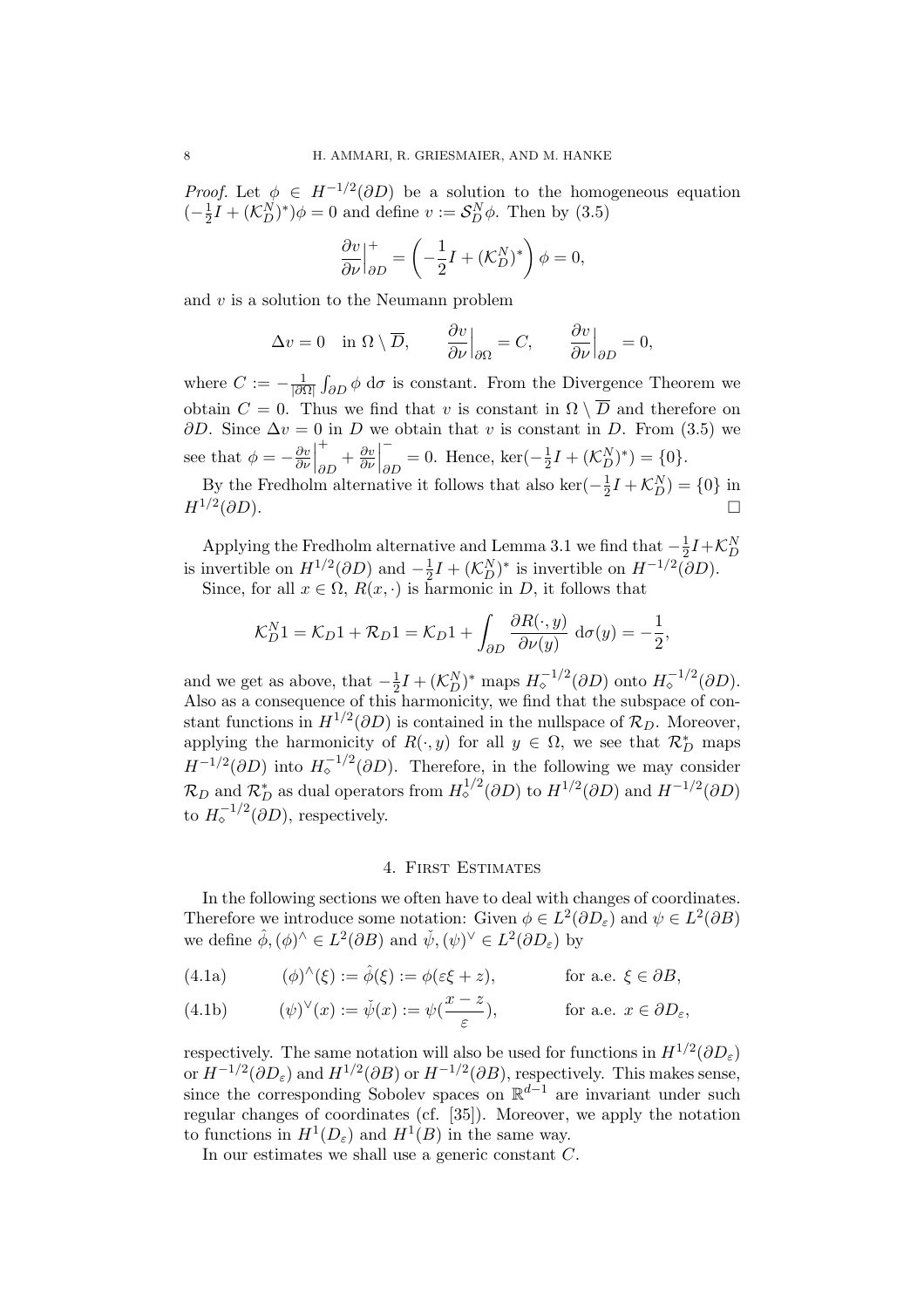For bounded  $C^{1,\alpha}$  domains  $D \subset \mathbb{R}^d$  we use the following norm on  $H^{1/2}(\partial D)$ (cf. e.g. [27]):

$$
\|\phi\|_{H^{1/2}(\partial D)} := \inf_{\substack{u \in H^1(D) \\ u|_{\partial D} = \phi}} \|u\|_{H^1(D)}, \quad \text{for all } \phi \in H^{1/2}(\partial D).
$$

The dual space  $H^{-1/2}(\partial D)$  shall be equipped with the corresponding dual norm:

$$
\|\psi\|_{H^{-1/2}(\partial D)} := \sup_{\substack{\phi \in H^{1/2}(\partial D) \\ \phi \neq 0}} \frac{|\langle \psi, \phi \rangle_{\partial D}|}{\|\phi\|_{H^{1/2}(\partial D)}}, \quad \text{for all } \psi \in H^{-1/2}(\partial D),
$$

where  $\langle \cdot, \cdot \rangle_{\partial D}$  denotes the duality pairing between  $H^{1/2}(\partial D)$  and  $H^{-1/2}(\partial D)$ .

The following lemma examines the scaling properties of these norms under changes of coordinates as in (4.1):

**Lemma 4.1.** Suppose  $0 < \epsilon \leq 1$ , then there exist constants c and C independent of  $\varepsilon$  such that for each  $\phi \in H_{\diamond}^{1/2}(\partial D_{\varepsilon})$  and  $\psi \in H_{\diamond}^{-1/2}(\partial D_{\varepsilon})$ ,

$$
(4.2) \qquad \varepsilon^{\frac{d-2}{2}}c\|\hat{\phi}\|_{H^{1/2}(\partial B)} \le \|\phi\|_{H^{1/2}(\partial D_{\varepsilon})} \le \varepsilon^{\frac{d-2}{2}}\|\hat{\phi}\|_{H^{1/2}(\partial B)},
$$

$$
(4.3) \qquad \qquad \varepsilon^{\frac{d}{2}} \|\hat{\psi}\|_{H^{-1/2}(\partial B)} \le \|\psi\|_{H^{-1/2}(\partial D_{\varepsilon})} \le \varepsilon^{\frac{d}{2}} C \|\hat{\psi}\|_{H^{-1/2}(\partial B)}.
$$

*Proof.* Let  $\phi \in H_{\diamond}^{1/2}(\partial D_{\varepsilon})$  and  $\psi \in H_{\diamond}^{-1/2}(\partial D_{\varepsilon})$ . By change of coordinates,  $\xi := \frac{x-z}{\varepsilon}$ , we observe that for all  $u \in H^1_\diamond(D_\varepsilon)$ ,

$$
||u||_{H^1(D_\varepsilon)}^2 = \int_{D_\varepsilon} (|u(x)|^2 + |\nabla_x u(x)|^2) dx
$$
  
=  $\varepsilon^d \int_B \left( |u(\varepsilon \xi + z)|^2 + \frac{1}{\varepsilon^2} |\nabla_\xi u(\varepsilon \xi + z)|^2 \right) d\xi$   
=  $\varepsilon^d \int_B \left( |\hat{u}(\xi)|^2 + \frac{1}{\varepsilon^2} |\nabla_\xi \hat{u}(\xi)|^2 \right) d\xi.$ 

Thus,

$$
||u||_{H^1(D_\varepsilon)}^2 \le \varepsilon^{d-2} ||\hat{u}||_{H^1(B)}^2,
$$

since we assumed that  $0 < \varepsilon \leq 1$ , and therefore

$$
\|\phi\|_{H^{1/2}(\partial D_{\varepsilon})}\leq \varepsilon^{\frac{d-2}{2}}\|\hat{\phi}\|_{H^{1/2}(\partial B)}.
$$

The Poincaré inequality, cf. [22, Chapter IV, Section 7, Proposition 2], implies that there exists a constant c independent of  $\varepsilon$  such that for all  $u \in H^1_{\diamond}(D_\varepsilon),$ 

$$
\varepsilon^{d-2}c||\hat{u}||_{H^1(B)}^2 \leq \varepsilon^{d-2}||\nabla_{\xi}\hat{u}||_{L^2(B)}^2 = ||\nabla_x u||_{L^2(D_{\varepsilon})}^2 \leq ||u||_{H^1(D_{\varepsilon})}^2.
$$

Hence,

$$
\varepsilon^{\frac{d-2}{2}}c\|\hat{\phi}\|_{H^{1/2}(\partial B)} \le \|\phi\|_{H^{1/2}(\partial D_{\varepsilon})}.
$$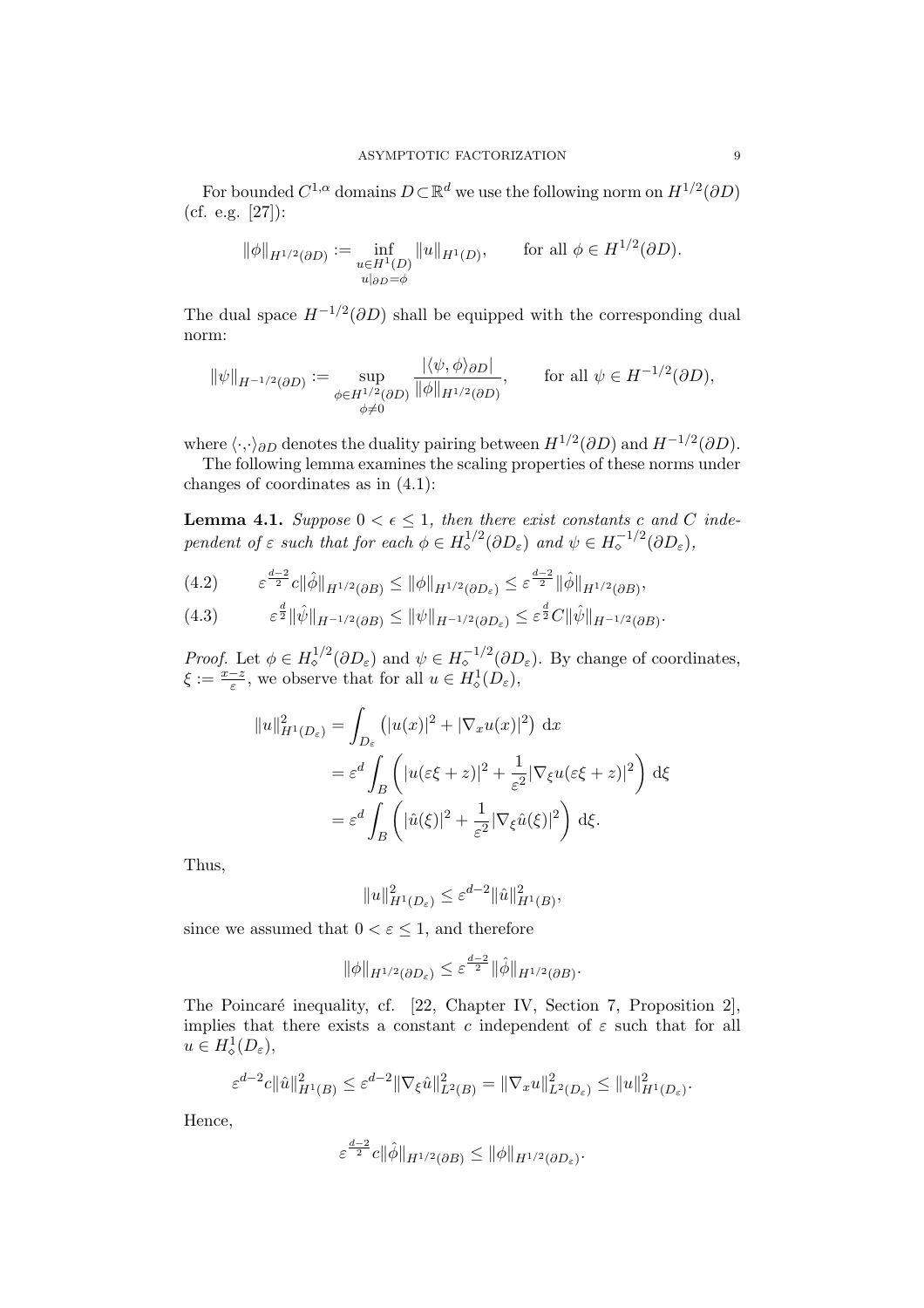For the dual norm we obtain by change of coordinates, applying (4.2),

$$
\|\psi\|_{H^{-1/2}(\partial D_{\varepsilon})} = \sup_{\substack{\phi \in H^{1/2}(\partial D_{\varepsilon}) \\ \phi \neq 0}} \frac{|\langle \psi, \phi \rangle_{\partial D_{\varepsilon}}|}{\|\phi\|_{H^{1/2}(\partial D_{\varepsilon})}} \ge \sup_{\substack{\phi \in H^{1/2}(\partial D_{\varepsilon}) \\ \phi \neq 0}} \frac{\varepsilon^{d-1} |\langle \hat{\psi}, \hat{\phi} \rangle_{\partial B}|}{\varepsilon^{\frac{d-2}{2}} \|\hat{\phi}\|_{H^{1/2}(\partial B)}}}{\varepsilon^{\frac{d}{2}} \sup_{\hat{\phi} \neq 0}} \frac{\frac{|\langle \hat{\psi}, \hat{\phi} \rangle_{\partial B}|}{\|\hat{\phi}\|_{H^{1/2}(\partial B)}}}{\|\hat{\phi}\|_{H^{1/2}(\partial B)}} = \varepsilon^{\frac{d}{2}} \|\hat{\psi}\|_{H^{-1/2}(\partial B)}
$$

and in the same way

$$
\|\psi\|_{H^{-1/2}(\partial D_{\varepsilon})} \leq \sup_{\substack{\phi \in H^{1/2}(\partial D_{\varepsilon}) \\ \phi \neq 0}} \frac{\varepsilon^{d-1} |\langle \hat{\psi}, \hat{\phi} \rangle_{\partial B}|}{\varepsilon^{\frac{d-2}{2}} c \|\hat{\phi}\|_{H^{1/2}(\partial B)}} \n= c^{-1} \varepsilon^{\frac{d}{2}} \sup_{\substack{\hat{\phi} \in H^{1/2}(\partial B) \\ \hat{\phi} \neq 0}} \frac{|\langle \hat{\psi}, \hat{\phi} \rangle_{\partial B}|}{\|\hat{\phi}\|_{H^{1/2}(\partial B)}} = \varepsilon^{\frac{d}{2}} C \|\hat{\psi}\|_{H^{-1/2}(\partial B)}.
$$

.

Here we put  $C := c^{-1}$ 

In the next lemma we investigate the scaling properties of the integral operators  $\mathcal{K}_{D_{\varepsilon}}$  and  $\mathcal{K}_{D_{\varepsilon}}^{*}$ :

**Lemma 4.2.** Let  $\phi \in H^{1/2}(\partial D_{\varepsilon})$  and  $\psi \in H^{-1/2}(\partial D_{\varepsilon})$ . Then

$$
\mathcal{K}_{D_{\varepsilon}}\phi = (\mathcal{K}_B\hat{\phi})^{\vee}
$$
 and  $\mathcal{K}_{D_{\varepsilon}}^*\psi = (\mathcal{K}_B^*\hat{\psi})^{\vee}$ .

*Proof.* By change of variables,  $\xi := \frac{x-z}{\varepsilon}$  and  $\eta := \frac{y-z}{\varepsilon}$  $\frac{-z}{\varepsilon}$ , we see that for a.e.  $x \in \partial D_{\varepsilon},$ 

$$
(\mathcal{K}_{D_{\varepsilon}}\phi)(x) = \frac{1}{\omega_d} \int_{\partial D_{\varepsilon}} \frac{(x - y, \nu(y))}{|x - y|^d} \phi(y) d\sigma(y)
$$
  
\n
$$
= \frac{1}{\omega_d} \int_{\partial B} \frac{(\varepsilon \xi - \varepsilon \eta, \nu(\eta))}{|\varepsilon \xi - \varepsilon \eta|^d} \phi(\varepsilon \eta + z) \varepsilon^{d-1} d\sigma(\eta)
$$
  
\n
$$
= \frac{1}{\omega_d} \int_{\partial B} \frac{(\xi - \eta, \nu(\eta))}{|\xi - \eta|^d} \hat{\phi}(\eta) d\sigma(\eta)
$$
  
\n
$$
= (\mathcal{K}_B \hat{\phi})(\xi).
$$

The second identity follows in the same way.  $\Box$ 

Next we will estimate the norm of the operator  $\mathcal{R}_{D_{\varepsilon}} \in \mathcal{L}(H^{1/2}_{\diamond}(\partial D_{\varepsilon}),$  $H^{1/2}(\partial D_\varepsilon)).$ 

**Lemma 4.3.** There exists a constant C independent of  $\varepsilon$  such that for each  $\phi \in H^{1/2}_\diamond(\partial D_\varepsilon),$ 

$$
\|\mathcal{R}_{D_{\varepsilon}}\phi\|_{H^{1/2}(\partial D_{\varepsilon})} \leq \varepsilon^{d}C \|\phi\|_{H^{1/2}(\partial D_{\varepsilon})}.
$$

Proof. Let  $\phi \in H^{1/2}_\circ(\partial D_\varepsilon)$ . By  $\widetilde{\mathcal{R}}_{D_\varepsilon}\phi$  we denote the extension of  $\mathcal{R}_{D_\varepsilon}\phi$  to  $H^1(D_\varepsilon)$  which is obtained canonically via (3.4). Then, since R and  $\nabla_x R$  are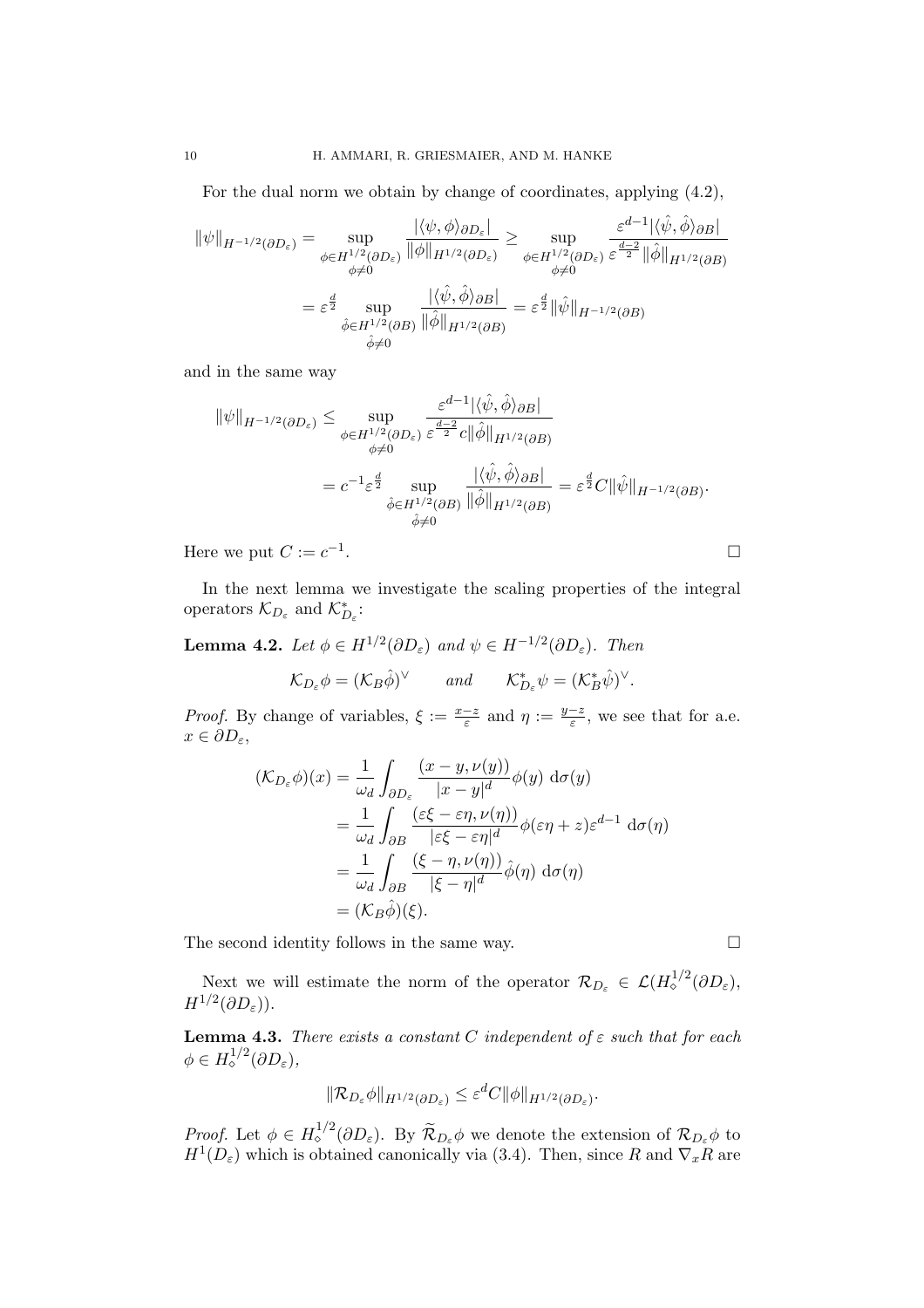uniformly bounded near the centres of the inclusions,

$$
\|\mathcal{R}_{D_{\varepsilon}}\phi\|_{H^{1/2}(\partial D_{\varepsilon})}^{2} = \left(\inf_{\substack{u \in H^{1}(D_{\varepsilon}) \\ u|_{\partial D_{\varepsilon}} = \mathcal{R}_{D_{\varepsilon}}\phi}} \|u\|_{H^{1}(D_{\varepsilon})}\right)^{2} \leq \|\widetilde{\mathcal{R}}_{D_{\varepsilon}}\phi\|_{H^{1}(D_{\varepsilon})}^{2}
$$
  
\n
$$
= \int_{D_{\varepsilon}} \left| \int_{\partial D_{\varepsilon}} \frac{\partial R(x, y)}{\partial \nu(y)} \phi(y) d\sigma(y) \right|^{2} dx
$$
  
\n
$$
+ \int_{D_{\varepsilon}} \left| \nabla_{x} \int_{\partial D_{\varepsilon}} \frac{\partial R(x, y)}{\partial \nu(y)} \phi(y) d\sigma(y) \right|^{2} dx
$$
  
\n
$$
\leq \int_{D_{\varepsilon}} \left( \int_{\partial D_{\varepsilon}} \left( \left| \frac{\partial R(x, y)}{\partial \nu(y)} \right|^{2} \right) d\sigma(y) \int_{\partial D_{\varepsilon}} |\phi(y)|^{2} d\sigma(y) \right) dx
$$
  
\n
$$
\leq \varepsilon^{d-1} C \|\phi\|_{L^{2}(\partial D_{\varepsilon})}^{2} \int_{D_{\varepsilon}} 1 dx \leq \varepsilon^{2d-1} C \|\phi\|_{L^{2}(\partial D_{\varepsilon})}^{2}
$$

with a constant C that is independent of  $\varepsilon$ . Moreover, applying the Sobolev Imbedding Theorem and Lemma 4.1, we find

$$
\|\phi\|_{L^2(\partial D_{\varepsilon})}^2 = \varepsilon^{d-1} \|\hat{\phi}\|_{L^2(\partial B)}^2 \leq \varepsilon^{d-1} C \|\hat{\phi}\|_{H^{1/2}(\partial B)}^2 \leq \varepsilon C \|\phi\|_{H^{1/2}(\partial D_{\varepsilon})}^2
$$

with a constant C that is independent of  $\varepsilon$ . Combining these two estimates yields the assertion.  $\Box$ 

Therefore, we have  $\mathcal{R}_{D_{\varepsilon}} = \mathcal{O}(\varepsilon^{d})$  and

$$
-\frac{1}{2}I + \mathcal{K}_{D_{\varepsilon}}^{N} = -\frac{1}{2}I + \mathcal{K}_{D_{\varepsilon}} + \mathcal{R}_{D_{\varepsilon}} = -\frac{1}{2}I + \mathcal{K}_{D_{\varepsilon}} + \mathcal{O}(\varepsilon^{d})
$$

in  $\mathcal{L}(H^{1/2}_{\diamond}(\partial D_{\varepsilon}), H^{1/2}(\partial D_{\varepsilon}))$ , as  $\varepsilon \to 0$ , where the remainder estimate  $\mathcal{O}(\varepsilon^{d})$ is in terms of the operator norm in  $\mathcal{L}(H^{1/2}_\circ(\partial D_\varepsilon), H^{1/2}(\partial D_\varepsilon))$ . By duality we find that also  $\mathcal{R}_{D_{\varepsilon}}^{*} = \mathcal{O}(\varepsilon^{d})$  and

(4.4) 
$$
-\frac{1}{2}I + (\mathcal{K}_{D_{\varepsilon}}^{N})^* = -\frac{1}{2}I + \mathcal{K}_{D_{\varepsilon}}^* + \mathcal{R}_{D_{\varepsilon}}^* = -\frac{1}{2}I + \mathcal{K}_{D_{\varepsilon}}^* + \mathcal{O}(\varepsilon^d),
$$

in  $\mathcal{L}(H^{-1/2}(\partial D_{\varepsilon}), H_{\circ}^{-1/2}(\partial D_{\varepsilon}))$ . This latter result holds in  $\mathcal{L}(H_{\circ}^{-1/2}(\partial D_{\varepsilon}),$  $H_{\diamond}^{-1/2}(\partial D_{\varepsilon}))$ , too.

In the following we consider  $-\frac{1}{2}$  $\frac{1}{2}I + \mathcal{K}_{D_{\varepsilon}}^{*}$  and  $-\frac{1}{2}$  $\frac{1}{2}I + (\mathcal{K}_{D_{\varepsilon}}^{N})^*$  as operators in  $\mathcal{L}(H_{\circ}^{-1/2}(\partial D_{\varepsilon}), H_{\circ}^{-1/2}(\partial D_{\varepsilon}))$ . From Lemma 4.2 we obtain for all  $\psi \in$  $H_{\diamond}^{-1/2}(\partial D_{\varepsilon})$  that

$$
\left(-\frac{1}{2}I + \mathcal{K}_{D_{\varepsilon}}^{*}\right)\psi = \left(\left(-\frac{1}{2}I + \mathcal{K}_{B}^{*}\right)\hat{\psi}\right)^{\vee}
$$

and

$$
\left(-\frac{1}{2}I + \mathcal{K}_{D_{\varepsilon}}^{*}\right)^{-1} \psi = \left(\left(-\frac{1}{2}I + \mathcal{K}_{B}^{*}\right)^{-1} \hat{\psi}\right)^{\vee}.
$$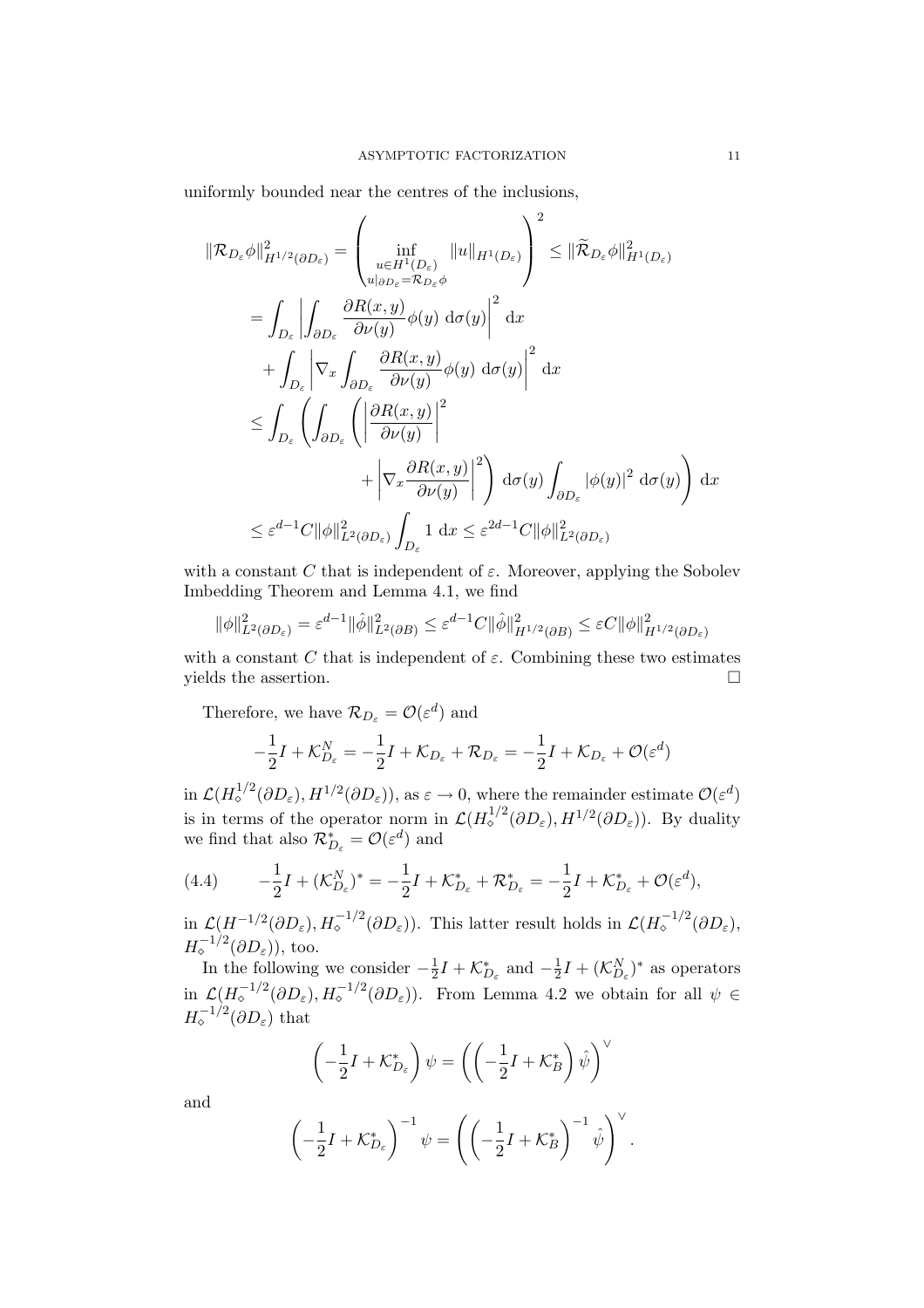Therefore, applying Lemma 4.1 and Lemma 4.2, we find that

$$
\left\| \left( -\frac{1}{2}I + \mathcal{K}_{D_{\varepsilon}}^{*} \right)^{-1} \right\|_{\partial D_{\varepsilon}} = \sup_{\psi \in H_{\circ}^{-1/2}(\partial D_{\varepsilon})} \frac{\left\| \left( -\frac{1}{2}I + \mathcal{K}_{D_{\varepsilon}}^{*} \right)^{-1} \psi \right\|_{H^{-1/2}(\partial D_{\varepsilon})}}{\|\psi\|_{H^{-1/2}(\partial D_{\varepsilon})}}
$$
\n
$$
\leq \sup_{\psi \in H_{\circ}^{-1/2}(\partial D_{\varepsilon})} \frac{\varepsilon^{\frac{d}{2}} C}{\left\| \left( \left( -\frac{1}{2}I + \mathcal{K}_{D_{\varepsilon}}^{*} \right)^{-1} \psi \right)^{\wedge} \right\|_{H^{-1/2}(\partial B)}}}{\varepsilon^{\frac{d}{2}} \|\hat{\psi}\|_{H^{-1/2}(\partial B)}}
$$
\n
$$
= C \sup_{\psi \in H_{\circ}^{-1/2}(\partial B)} \frac{\left\| \left( -\frac{1}{2}I + \mathcal{K}_{D_{\varepsilon}}^{*} \right)^{-1} \hat{\psi} \right\|_{H^{-1/2}(\partial B)}}{\|\hat{\psi}\|_{H^{-1/2}(\partial B)}}
$$
\n
$$
= C \left\| \left( -\frac{1}{2}I + \mathcal{K}_{B}^{*} \right)^{-1} \left\| \psi \right\|_{H^{-1/2}(\partial B)}
$$
\n
$$
= C \left\| \left( -\frac{1}{2}I + \mathcal{K}_{B}^{*} \right)^{-1} \right\|_{\partial B},
$$

where  $\|\cdot\|_{\partial D_{\varepsilon}}$  and  $\|\cdot\|_{\partial B}$  denote the operator norm on  $\mathcal{L}(H_{\circ}^{-1/2}(\partial D_{\varepsilon}),$  $H_{\circ}^{-1/2}(\partial D_{\varepsilon}))$  and  $\mathcal{L}(H_{\circ}^{-1/2}(\partial B), H_{\circ}^{-1/2}(\partial B))$ , respectively, and the constant C is independent of  $\varepsilon$ .

From this estimate follows that  $\Vert(-\frac{1}{2})\Vert$  $\frac{1}{2}I + \mathcal{K}_{D_{\varepsilon}}^{*})^{-1}$   $\|_{\partial D_{\varepsilon}} \leq C$ , with a constant C that is independent of  $\varepsilon$ . Together with (4.4) and a Neumann series argument, cf. e.g. [33], we thus obtain

$$
\left(-\frac{1}{2}I + (\mathcal{K}_{D_{\varepsilon}}^{N})^{*}\right)^{-1} = \left(-\frac{1}{2}I + \mathcal{K}_{D_{\varepsilon}}^{*}\right)^{-1} + \mathcal{P}_{D_{\varepsilon}}
$$

with  $\mathcal{P}_{D_{\varepsilon}} = \mathcal{O}(\varepsilon^{d})$  in  $\mathcal{L}(H_{\diamond}^{-1/2}(\partial D_{\varepsilon}), H_{\diamond}^{-1/2}(\partial D_{\varepsilon}))$ .

### 5. ASYMPTOTIC EXPANSION

Now we consider the boundary value problem (2.3) and the operator  $L_{\varepsilon}$ from (2.4). For  $\phi \in H_{\circ}^{-1/2}(\partial D_{\varepsilon})$  we define  $v_{\varepsilon} \in H_{\circ, \partial \Omega}^1(\Omega \setminus \overline{D_{\varepsilon}})$  by

$$
v_{\varepsilon} := \mathcal{S}_{D_{\varepsilon}}^N \left( -\frac{1}{2} I + (\mathcal{K}_{D_{\varepsilon}}^N)^* \right)^{-1} \phi.
$$

Then  $v_{\varepsilon}$  is a solution to (2.3) and on  $\partial\Omega$  we have

$$
v_{\varepsilon}|_{\partial\Omega} = \int_{\partial D_{\varepsilon}} N(\cdot, y) \left( \left( -\frac{1}{2} I + (\mathcal{K}_{D_{\varepsilon}}^{N})^{*} \right)^{-1} \phi \right) (y) d\sigma(y)
$$
  
= 
$$
\int_{\partial D_{\varepsilon}} N(\cdot, y) \left( \left( -\frac{1}{2} I + \mathcal{K}_{D_{\varepsilon}}^{*} \right)^{-1} \phi \right) (y) d\sigma(y)
$$
  
+ 
$$
\int_{\partial D_{\varepsilon}} N(\cdot, y) (\mathcal{P}_{D_{\varepsilon}} \phi) (y) d\sigma(y).
$$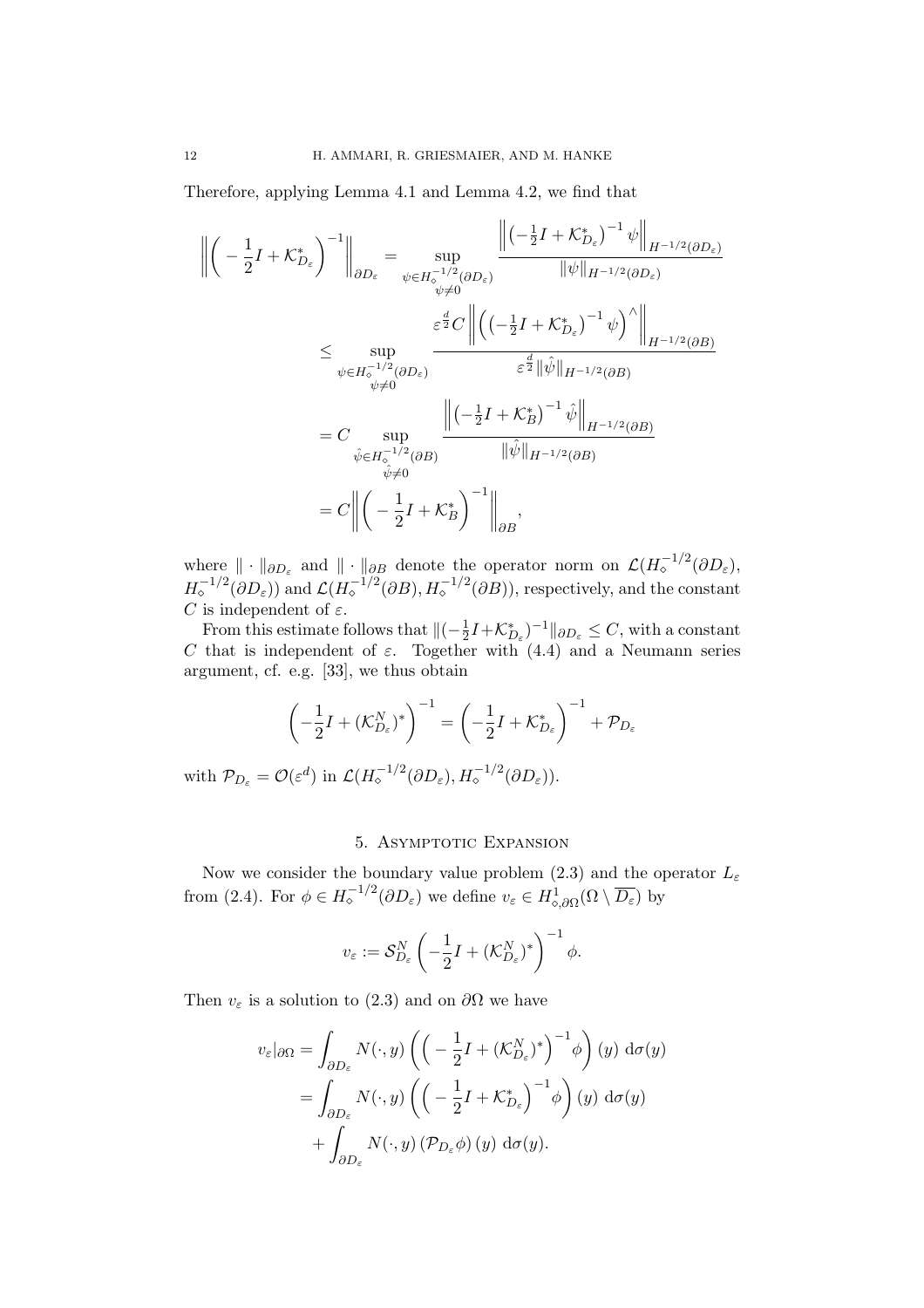Recalling (4.3) we can estimate the last term on the right hand side as follows:

$$
\left\| \int_{\partial D_{\varepsilon}} N(\cdot, y)(\mathcal{P}_{D_{\varepsilon}} \phi)(y) d\sigma(y) \right\|_{H^{1/2}(\partial \Omega)}^{2}
$$
\n
$$
\leq \left\| \int_{\partial D_{\varepsilon}} N(\cdot, y)(\mathcal{P}_{D_{\varepsilon}} \phi)(y) d\sigma(y) \right\|_{H^{1}(\partial \Omega)}^{2}
$$
\n
$$
\leq C \left( \max_{x \in \partial \Omega} \left| \int_{\partial D_{\varepsilon}} N(x, y)(\mathcal{P}_{D_{\varepsilon}} \phi)(y) d\sigma(y) \right|^{2} + \max_{x \in \partial \Omega} \left| \int_{\partial D_{\varepsilon}} \nabla_{x} N(x, y)(\mathcal{P}_{D_{\varepsilon}} \phi)(y) d\sigma(y) \right|^{2} \right)
$$
\n
$$
\leq C \|\mathcal{P}_{D_{\varepsilon}} \phi\|_{H^{-1/2}(\partial D_{\varepsilon})}^{2} \left( \max_{x \in \partial \Omega} \|N(x, \cdot)\|_{H^{1/2}(\partial D_{\varepsilon})}^{2} + \max_{1 \leq j \leq d} \max_{x \in \partial \Omega} \left\| \frac{\partial N}{\partial x_{j}}(x, \cdot) \right\|_{H^{1/2}(\partial D_{\varepsilon})}^{2} \right)
$$
\n
$$
\leq C \epsilon^{d-1} \epsilon^{2d} \|\phi\|_{H^{-1/2}(\partial D_{\varepsilon})}^{2} \leq C \epsilon^{4d-1} \|\hat{\phi}\|_{H^{-1/2}(\partial B)}^{2},
$$

where the constant C is independent of  $\varepsilon$  and  $\phi$ .

Using the Taylor expansion we obtain for  $x \in \partial\Omega$ ,  $z \in \Omega$  and  $\eta \in \partial B$  as  $\varepsilon \rightarrow 0,$ 

$$
N(x,\varepsilon \eta + z) = \sum_{|j|=0}^{\infty} \frac{1}{j!} \varepsilon^{|j|} \partial_y^j N(x,z) \eta^j,
$$

where  $j = (j_1, \ldots, j_d)$  is a multi-index (cf. [35, p. 61]). Thus, recalling Lemma 4.2 and the fact that  $-\frac{1}{2}$  $\frac{1}{2}I + (\mathcal{K}_{D_{\varepsilon}}^{N})^*$  maps  $H_{\circ}^{-1/2}(\partial D_{\varepsilon})$  into  $H_{\circ}^{-1/2}(\partial D_{\varepsilon})$ , we obtain the following asymptotic formula:

$$
v_{\varepsilon}|_{\partial\Omega} = \varepsilon^{d-1} \int_{\partial B} N(\cdot, \varepsilon \eta + z) \left( \left( -\frac{1}{2} I + \mathcal{K}_{D_{\varepsilon}}^{*} \right)^{-1} \phi \right) (\varepsilon \eta + z) d\sigma(\eta) + \mathcal{O}(\varepsilon^{2d-\frac{1}{2}}) = \varepsilon^{d} \nabla_{y} N(\cdot, z) \cdot \int_{\partial B} \eta \left( \left( -\frac{1}{2} I + \mathcal{K}_{B}^{*} \right)^{-1} \hat{\phi} \right) (\eta) d\sigma(\eta) + \mathcal{O}(\varepsilon^{d+1}).
$$

The last term is bounded by  $C\varepsilon^{d+1} \|\hat{\phi}\|_{H^{-1/2}(\partial B)}$  in  $H^{1/2}_{\diamond}(\partial \Omega)$ , where the constant C is independent of  $\varepsilon$  and  $\phi$ .

### Definition 5.1. Define

(5.1) 
$$
L: H_{\diamond}^{-1/2}(\partial B) \to H_{\diamond}^{1/2}(\partial \Omega),
$$
  
\n $L\varphi := \nabla_y N(\cdot, z) \cdot \int_{\partial B} \eta \left( \left( -\frac{1}{2}I + \mathcal{K}_B^* \right)^{-1} \varphi \right) (\eta) d\sigma(\eta).$ 

Then L is a bounded linear operator and we have shown the following asymptotic formula: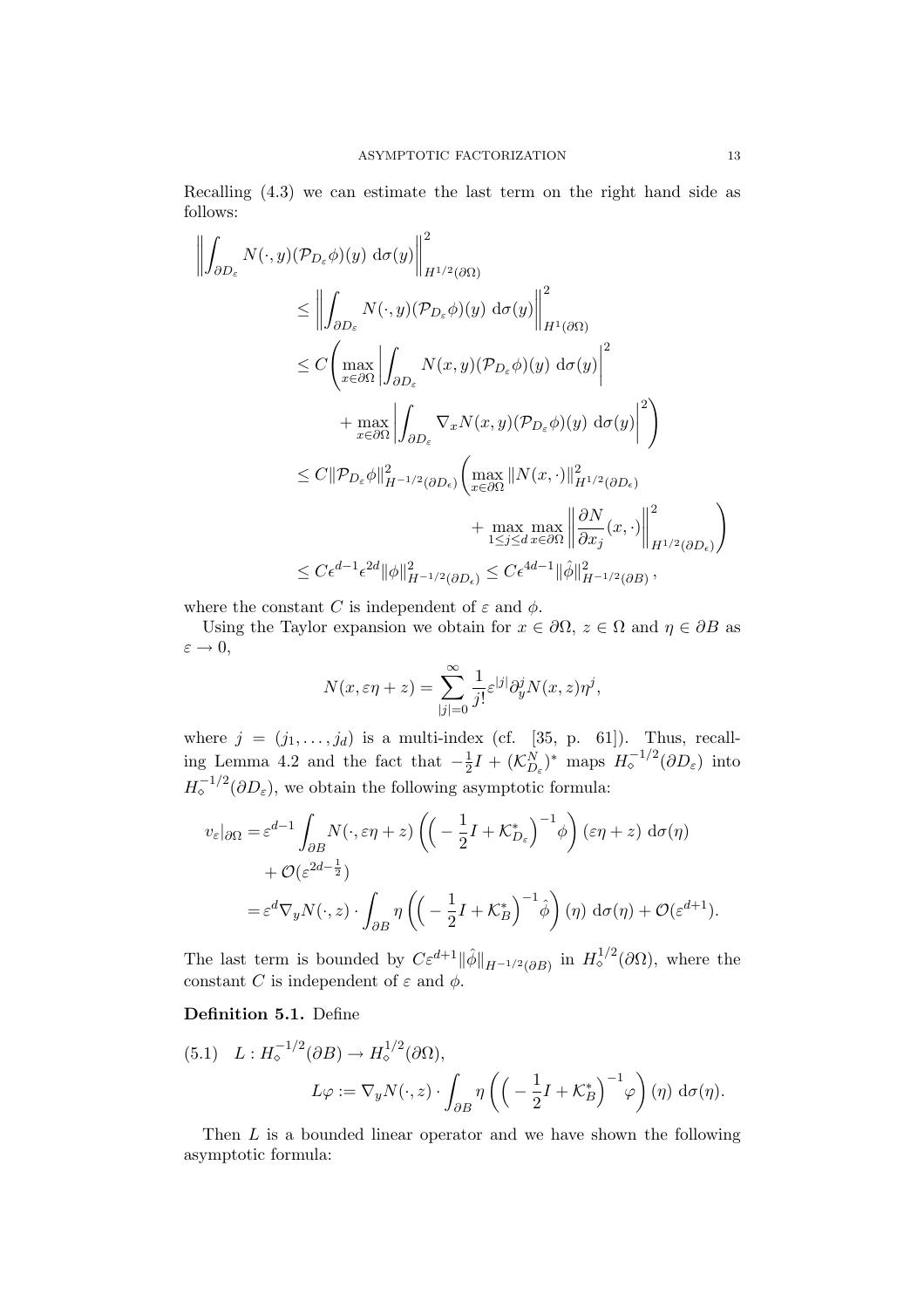**Proposition 5.2.** For all  $\phi \in H_{\diamond}^{-1/2}(\partial D_{\varepsilon}),$ 

(5.2) 
$$
L_{\varepsilon} \phi = \varepsilon^{d} L \hat{\phi} + E_{L} \hat{\phi},
$$

as  $\varepsilon \to 0$ , where the operator  $E_L$  is bounded by  $C \varepsilon^{d+1}$  in the norm of  $\mathcal{L}(H_{\diamond}^{-1/2}(\partial B), H_{\diamond}^{1/2}(\partial \Omega)),$  and the constant C is independent of  $\varepsilon$ .

Remark 5.3. By duality, the adjoint operator  $E_L^*$  is  $\mathcal{O}(\varepsilon^{d+1})$  in  $\mathcal{L}(H_o^{-1/2}(\partial\Omega),$  $H^{1/2}_\diamond(\partial B)).$ 

Next we return to the diffraction problem (2.7) and the operator  $F_{\varepsilon}$  from (2.8). Given  $\chi \in H_{\diamond}^{1/2}(\partial D_{\varepsilon})$  we define

$$
w_{\varepsilon}:=\mathcal{D}_{D_{\varepsilon}}^{N}\chi.
$$

Then  $w_{\varepsilon}$  is a solution to (2.7) and from (3.6) we obtain

$$
w_{\varepsilon}|_{\partial D_{\varepsilon}}^{-} = \left(-\frac{1}{2}I + \mathcal{K}_{D_{\varepsilon}}^{N}\right)\chi.
$$

For  $\varphi \in H^{1/2}(\partial D_{\varepsilon})$  we consider the interior Dirichlet problem

(5.3) 
$$
\Delta w = 0 \quad \text{in } D_{\varepsilon}, \qquad w = \varphi \quad \text{on } \partial D_{\varepsilon},
$$

and the corresponding interior Dirichlet-to-Neumann operator,

$$
\Upsilon_{\varepsilon}: H^{1/2}(\partial D_{\varepsilon}) \to H_{\diamond}^{-1/2}(\partial D_{\varepsilon}), \quad \Upsilon_{\varepsilon} \varphi := \frac{\partial w}{\partial \nu}\Big|_{\partial D_{\varepsilon}}
$$

Since  $w_{\varepsilon}$  solves the diffraction problem (2.7), we obtain

$$
\frac{\partial w_{\varepsilon}}{\partial \nu}\Big|_{\partial D_{\varepsilon}} = \Upsilon_{\varepsilon} \left( -\frac{1}{2}I + \mathcal{K}_{D_{\varepsilon}}^N \right) \chi.
$$

We define the interior Dirichlet-to-Neumann operator  $\Upsilon$  :  $H^{1/2}(\partial B) \rightarrow$  $H_{\circ}^{-1/2}(\partial B)$  on  $\partial B$  in the same way as  $\Upsilon_{\varepsilon}$ . These Dirichlet-to-Neumann maps are bounded linear operators. Next we take a closer look at the scaling properties of  $\Upsilon_{\varepsilon}$ .

**Lemma 5.4.** Let  $\varphi \in H^{1/2}(\partial D_{\varepsilon})$ . Then

$$
\varepsilon^{-1}\left(\Upsilon\hat{\varphi}\right)^\vee=\Upsilon_\varepsilon\varphi.
$$

*Proof.* Suppose w is a solution to (5.3). By change of variables,  $\xi := \frac{x-z}{\varepsilon}$ , we find that  $\hat{w}$  satisfies

$$
\Delta_{\xi}\hat{w}(\xi) = \varepsilon^{2}\Delta_{x}w(x) = 0, \qquad \text{for a.e. } \xi \in B,
$$
  
\n
$$
\frac{\partial \hat{w}}{\partial \nu(\xi)}(\xi) = \varepsilon \frac{\partial w}{\partial \nu(x)}(x), \qquad \text{for a.e. } \xi \in \partial B,
$$
  
\n
$$
\hat{w}(\xi) = w(x), \qquad \text{for a.e. } \xi \in \partial B.
$$

Hence,

$$
(\Upsilon \hat{w}|_{\partial B})(\xi) = \frac{\partial \hat{w}}{\partial \nu(\xi)}(\xi) = \varepsilon \frac{\partial w}{\partial \nu(x)}(x) = \varepsilon (\Upsilon_{\varepsilon} w|_{\partial D_{\varepsilon}})(x),
$$

for a.e.  $\xi \in \partial B$  and  $x = \varepsilon \xi + z \in \partial D_{\varepsilon}$ .

.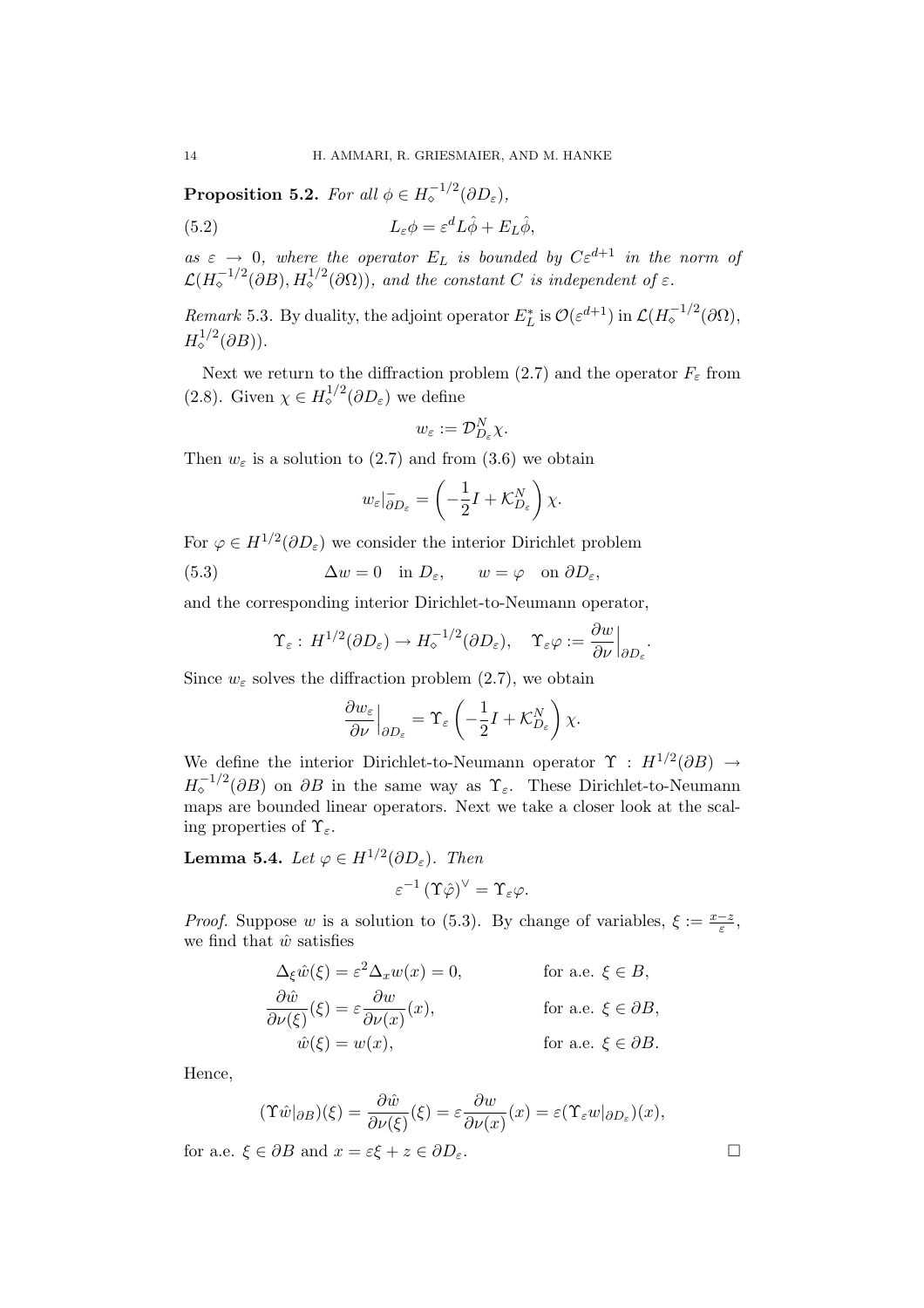**Lemma 5.5.** There exists a constant C independent of  $\varepsilon$  such that for each  $\varphi \in H^{1/2}_\diamond(\partial D_\varepsilon),$ 

$$
\|(\Upsilon_{\varepsilon}\mathcal{R}_{D_{\varepsilon}}\varphi)^{\wedge}\|_{H^{-1/2}(\partial B)} \leq \varepsilon^{d-1}C\|\hat{\varphi}\|_{H^{1/2}(\partial B)}.
$$

*Proof.* Let  $\varphi \in H_o^{1/2}(\partial D_\varepsilon)$ . Using Lemma 5.4, the continuity of  $\Upsilon$ , Lemma 4.1 and Lemma 4.3 we obtain

$$
\begin{split} \|(\Upsilon_{\varepsilon}\mathcal{R}_{D_{\varepsilon}}\varphi)^{\wedge}\|_{H^{-1/2}(\partial B)} &= \varepsilon^{-1} \|\Upsilon \widehat{\mathcal{R}_{D_{\varepsilon}}}\varphi\|_{H^{-1/2}(\partial B)} \\ &\leq \varepsilon^{-1} C \|\widehat{\mathcal{R}_{D_{\varepsilon}}}\varphi\|_{H^{1/2}(\partial B)} \\ &\leq \varepsilon^{-1} C \varepsilon^{\frac{2-d}{2}} \|\mathcal{R}_{D_{\varepsilon}}\varphi\|_{H^{1/2}(\partial D_{\varepsilon})} \\ &\leq \varepsilon^{-\frac{d}{2}} C \varepsilon^{d} \|\varphi\|_{H^{1/2}(\partial D_{\varepsilon})} \\ &\leq \varepsilon^{\frac{d}{2}} C \varepsilon^{\frac{d-2}{2}} \|\hat{\varphi}\|_{H^{1/2}(\partial B)} \\ &= \varepsilon^{d-1} C \|\hat{\varphi}\|_{H^{1/2}(\partial B)}, \end{split}
$$

and the constant C is independent of  $\varepsilon$  and  $\varphi$ .

Note, that from the previous lemma and (4.3) it also follows that

$$
\|\Upsilon_{\varepsilon}\mathcal{R}_{D_{\varepsilon}}\chi\|_{H^{-1/2}(\partial D_{\varepsilon})} \leq \varepsilon^{\frac{3d}{2}-1}C\|\hat{\chi}\|_{H^{1/2}(\partial B)},
$$

with a constant C that is independent of  $\varepsilon$  and  $\chi$ . Therefore, applying Lemma 5.4 and Lemma 4.2, we can calculate

$$
\frac{\partial w_{\varepsilon}}{\partial \nu}\Big|_{\partial D_{\varepsilon}} = \Upsilon_{\varepsilon} \Big( -\frac{1}{2}I + \mathcal{K}_{D_{\varepsilon}}^{N} \Big) \chi
$$
  
\n
$$
= \Upsilon_{\varepsilon} \Big( -\frac{1}{2}I + \mathcal{K}_{D_{\varepsilon}} \Big) \chi + \Upsilon_{\varepsilon} \mathcal{R}_{D_{\varepsilon}} \chi
$$
  
\n
$$
= \frac{1}{\varepsilon} \Big( \Upsilon \Big( \Big( -\frac{1}{2}I + \mathcal{K}_{D_{\varepsilon}} \Big) \chi \Big)^{\wedge} \Big)^{\vee} + \mathcal{O}(\varepsilon^{\frac{3d}{2}-1})
$$
  
\n
$$
= \frac{1}{\varepsilon} \Big( \Upsilon \Big( -\frac{1}{2}I + \mathcal{K}_{B} \Big) \hat{\chi} \Big)^{\vee} + \mathcal{O}(\varepsilon^{\frac{3d}{2}-1}).
$$

The last term is bounded by  $C\varepsilon^{\frac{3d}{2}-1} \|\hat{\chi}\|_{H^{1/2}(\partial B)}$  in  $H_{\circ}^{-1/2}(\partial D_{\varepsilon})$ , where the constant C is independent of  $\varepsilon$  and  $\chi$ .

Definition 5.6. Define

(5.4) 
$$
F: H_{\diamond}^{1/2}(\partial B) \to H_{\diamond}^{-1/2}(\partial B), \qquad F\varphi := -\Upsilon\left(-\frac{1}{2}I + \mathcal{K}_B\right)\varphi.
$$

Then  $F$  is a bounded linear operator and using Lemma 4.1 we obtain the following asymptotic formula:

**Proposition 5.7.** For all 
$$
\chi \in H_{\diamond}^{1/2}(\partial D_{\varepsilon}),
$$
  
(5.5) 
$$
F_{\varepsilon}\chi = \varepsilon^{-1}(F\hat{\chi})^{\vee} + (E_F\hat{\chi})^{\vee},
$$

as  $\varepsilon \to 0$ , where the operator  $E_F$  is bounded by  $C \varepsilon^{d-1}$  in the norm of  $\mathcal{L}(H^{1/2}_{\diamond}(\partial B), H^{-1/2}_{\diamond}(\partial B))$ , and the constant C is independent of  $\varepsilon$ .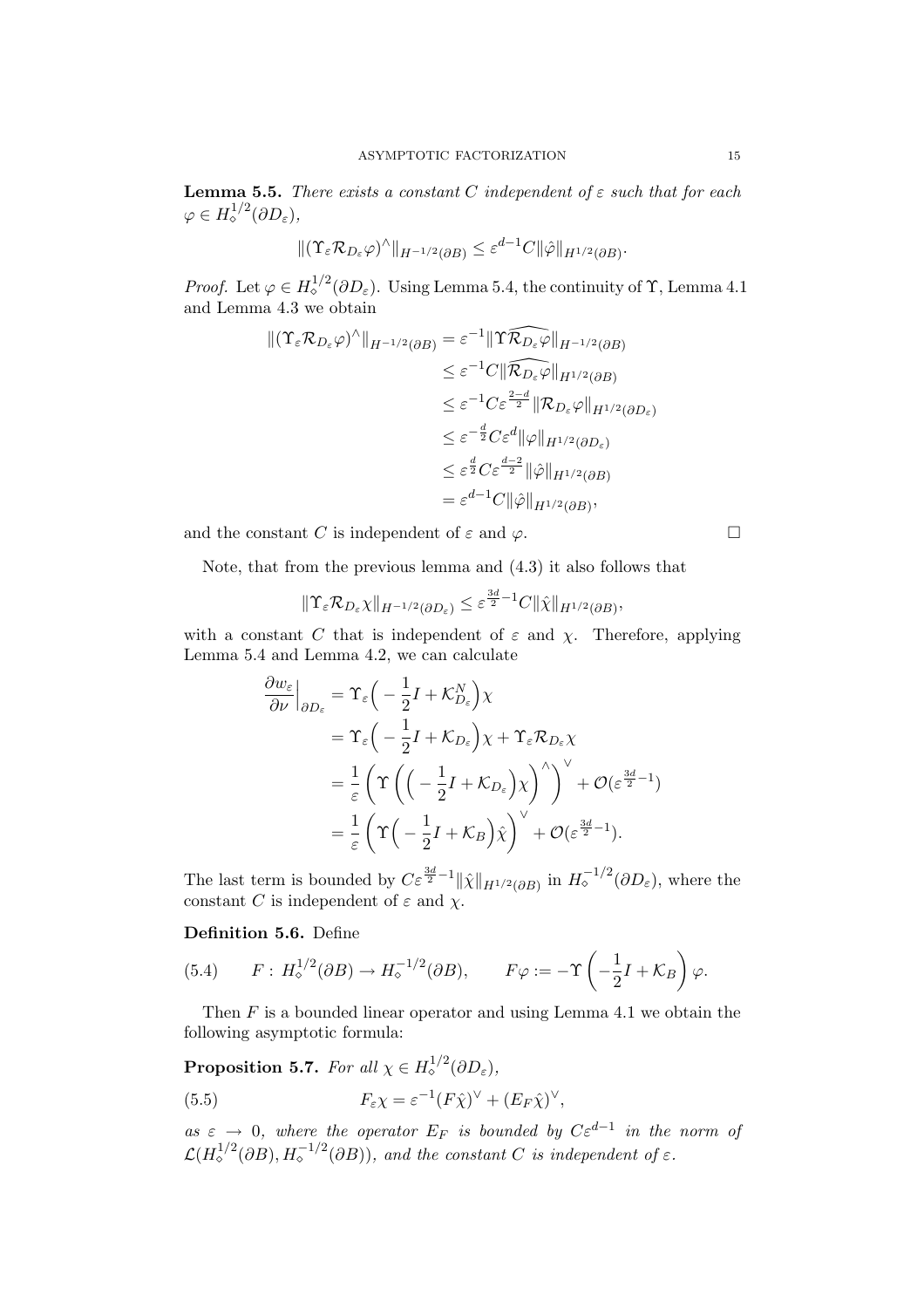Next we consider the asymptotic behaviour of the operator  $L^*_{\varepsilon}$  from (2.6). Let  $\phi \in H_{\circ}^{-1/2}(\partial D_{\varepsilon})$  and  $\psi \in H_{\circ}^{-1/2}(\partial \Omega)$ . For  $X \in \{\Omega, B, D_{\varepsilon}\}\$  we denote by  $\langle \cdot, \cdot \rangle_{\partial X}$  the duality pairing between  $H^{1/2}_\diamond(\partial X)$  and  $H^{-1/2}_\diamond(\partial X)$  and use Proposition 5.2 to calculate

$$
\langle \phi, L_{\varepsilon}^{*} \psi \rangle_{\partial D_{\varepsilon}} = \langle L_{\varepsilon} \phi, \psi \rangle_{\partial \Omega}
$$
  

$$
= \langle \varepsilon^{d} L \hat{\phi} + E_{L} \hat{\phi}, \psi \rangle_{\partial \Omega}
$$
  

$$
= \langle \hat{\phi}, \varepsilon^{d} L^{*} \psi + E_{L}^{*} \psi \rangle_{\partial B}
$$
  

$$
= \langle \phi, \varepsilon (L^{*} \psi)^{\vee} + \varepsilon^{1-d} (E_{L}^{*} \psi)^{\vee} \rangle_{\partial D_{\varepsilon}},
$$

where  $L^*: H_{\diamond}^{-1/2}(\partial \Omega) \to H_{\diamond}^{1/2}(\partial B)$  is the dual operator of L.

Recalling Remark 5.3 we obtain the following asymptotic formula:

**Proposition 5.8.** For all  $\psi \in H_{\diamond}^{-1/2}(\partial \Omega)$ ,

(5.6) 
$$
L_{\varepsilon}^* \psi = \varepsilon (L^* \psi)^{\vee} + \varepsilon^{1-d} (E_L^* \psi)^{\vee},
$$

as  $\varepsilon \to 0$ , where the operator  $E_L^*$  is bounded by  $C \varepsilon^{d+1}$  in the norm of  $\mathcal{L}(H_{\diamond}^{-1/2}(\partial \Omega), H_{\diamond}^{1/2}(\partial B))$ , and the constant C is independent of  $\varepsilon$ .

Now we calculate the operator  $L^*$  explicitly. Let  $\phi \in H_{\circ}^{-1/2}(\partial B)$  and  $\psi \in H_{\circ}^{-1/2}(\partial \Omega)$ . Recalling the definition of the operator L from (5.1) it follows that

$$
\langle L\phi, \psi \rangle_{\partial\Omega} = \int_{\partial\Omega} \nabla_y N(x, z) \cdot \left( \int_{\partial B} \eta \left( \left( -\frac{1}{2} I + \mathcal{K}_B^* \right)^{-1} \phi \right) (\eta) d\sigma(\eta) \right) \psi(x) d\sigma(x) \n= \left( \int_{\partial\Omega} \nabla_y N(x, z) \psi(x) d\sigma(x) \right) \cdot \int_{\partial B} \eta \left( \left( -\frac{1}{2} I + \mathcal{K}_B^* \right)^{-1} \phi \right) (\eta) d\sigma(\eta) \n= \left( \int_{\partial\Omega} \nabla_y N(x, z) \psi(x) d\sigma(x) \right) \cdot \int_{\partial B} \phi(\xi) \left( \left( -\frac{1}{2} I + \mathcal{K}_B \right)^{-1} \eta \right) (\xi) d\sigma(\xi).
$$

Note that in the last line of this computation  $\eta$  is the surface variable on  $\partial B$ and therefore  $\left(-\frac{1}{2}\right)$  $\frac{1}{2}I + \mathcal{K}_B$ )<sup>-1</sup> $\eta$  is defined componentwise for this vector-valued function. Since  $\tilde{N}$  is the Neumann function for

(5.7) 
$$
\Delta v = 0 \quad \text{in } \Omega, \qquad \frac{\partial v}{\partial \nu} = \psi \quad \text{on } \partial \Omega,
$$

with  $\int_{\partial \Omega} v \, d\sigma = 0$ , we have that

$$
\nabla v(z) = \int_{\partial \Omega} \nabla_y N(x, z) \psi(x) \, d\sigma(x),
$$

i.e. that

(5.8) 
$$
L^*\psi = \nabla v(z) \cdot \left( \left( -\frac{1}{2}I + \mathcal{K}_B \right)^{-1} \eta \right),
$$

where  $v$  is the solution of  $(5.7)$ .

Now we put our results together and obtain the main result of this paper: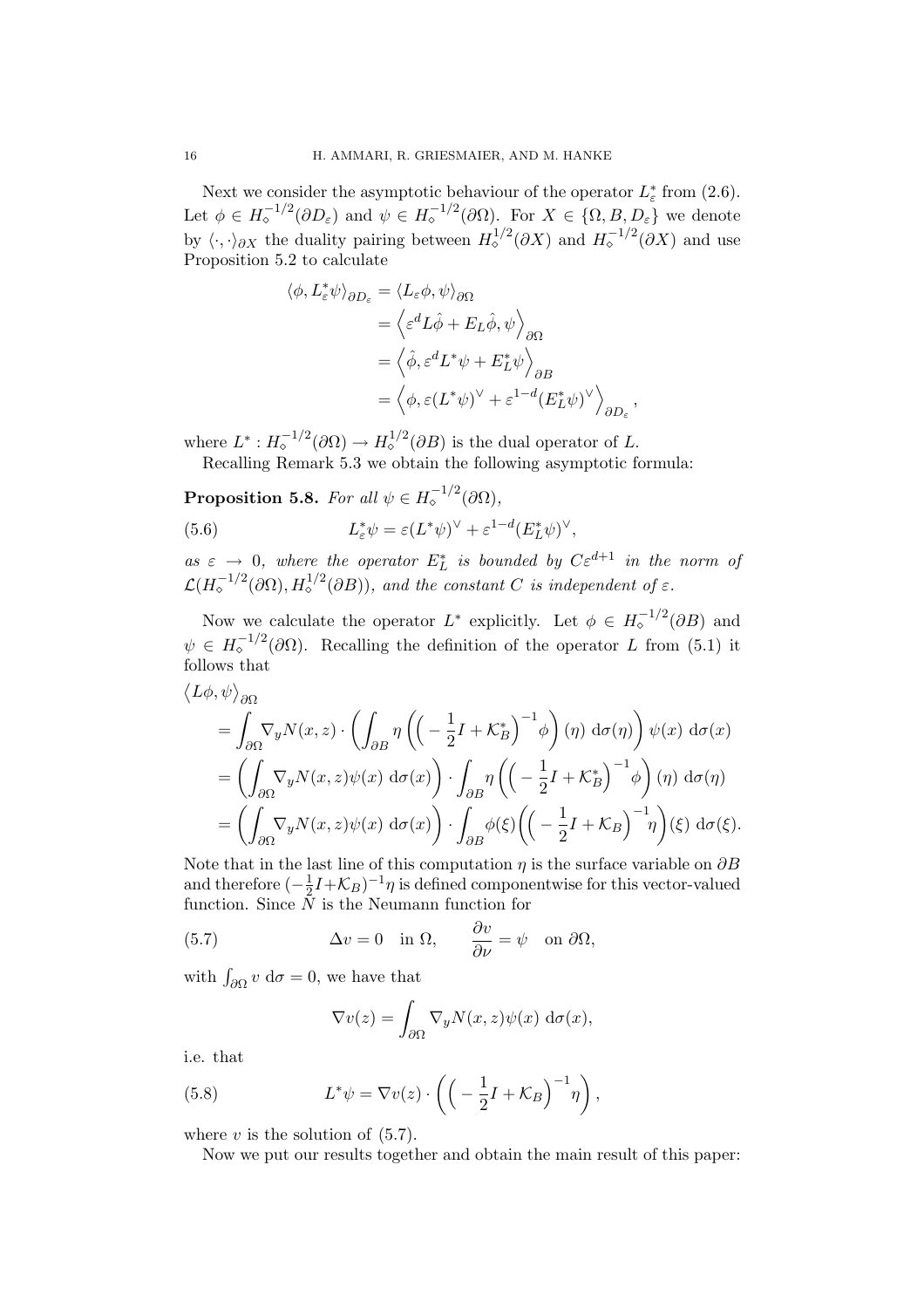**Theorem 5.9.** Let  $f \in H_{\diamond}^{-1/2}(\partial \Omega)$ , then

(5.9)  $(\Lambda_{\varepsilon} - \Lambda_0) f = \varepsilon^d LFL^* f + \mathcal{O}(\varepsilon^{d+1})$ 

in  $H^{1/2}_\diamond(\partial\Omega)$ , as  $\varepsilon \to 0$ . More precisely, the last term is bounded by  $C\varepsilon^{d+1}||f||_{H^{-1/2}(\partial\Omega)}$ , where the constant C is independent of  $\varepsilon$  and f.

Proof. From Proposition 5.8 we obtain

$$
L_{\varepsilon}^* f = \varepsilon (L^* f)^\vee + \varepsilon^{1-d} (E_L^* f)^\vee.
$$

So by Proposition 5.7,

$$
F_{\varepsilon}L_{\varepsilon}^*f = (FL^*f)^\vee + \varepsilon (E_FL^*f)^\vee + \varepsilon^{-d} (FE_L^*f)^\vee + \varepsilon^{1-d} (E_FE_L^*f)^\vee.
$$

With the help of Proposition 5.2, we find for the factorization of  $(\Lambda_{\varepsilon} - \Lambda_0)f$ of Lemma 2.1 that

$$
(\Lambda_{\varepsilon} - \Lambda_0) f = L_{\varepsilon} F_{\varepsilon} L_{\varepsilon}^* f = \varepsilon^d L F L^* f + E_L F L^* f + \varepsilon^{d+1} L E_F L^* f
$$
  
+ 
$$
\varepsilon E_L E_F L^* f + L F E_L^* f + \varepsilon^{-d} E_L F E_L^* f + \varepsilon L E_F E_L^* f + \varepsilon^{1-d} E_L E_F E_L^* f.
$$

Now the assertion follows from the estimates in Proposition 5.2, Proposition 5.7, Proposition 5.8 and the continuity of the operators  $L, F$  and L ∗ .

Figure 1 illustrates the factorization  $\Lambda_{\varepsilon} - \Lambda_0 = L_{\varepsilon} F_{\varepsilon} L_{\varepsilon}^*$  from Lemma 2.1 and the leading order term  $LFL^*$  in the corresponding asymptotic factorization  $\Lambda_{\varepsilon} - \Lambda_0 = \varepsilon^d LFL^* + \mathcal{O}(\varepsilon^{d+1})$  from Theorem 5.9.



FIGURE 1. Sketch of the factorization  $\Lambda_{\varepsilon} - \Lambda_0 = L_{\varepsilon} F_{\varepsilon} L_{\varepsilon}^*$  (above) and of the leading order term  $LFL^*$  in the corresponding asymptotic factorization  $\Lambda_{\varepsilon} - \Lambda_0 = \varepsilon^d LFL^* + \mathcal{O}(\varepsilon^{d+1})$  (below).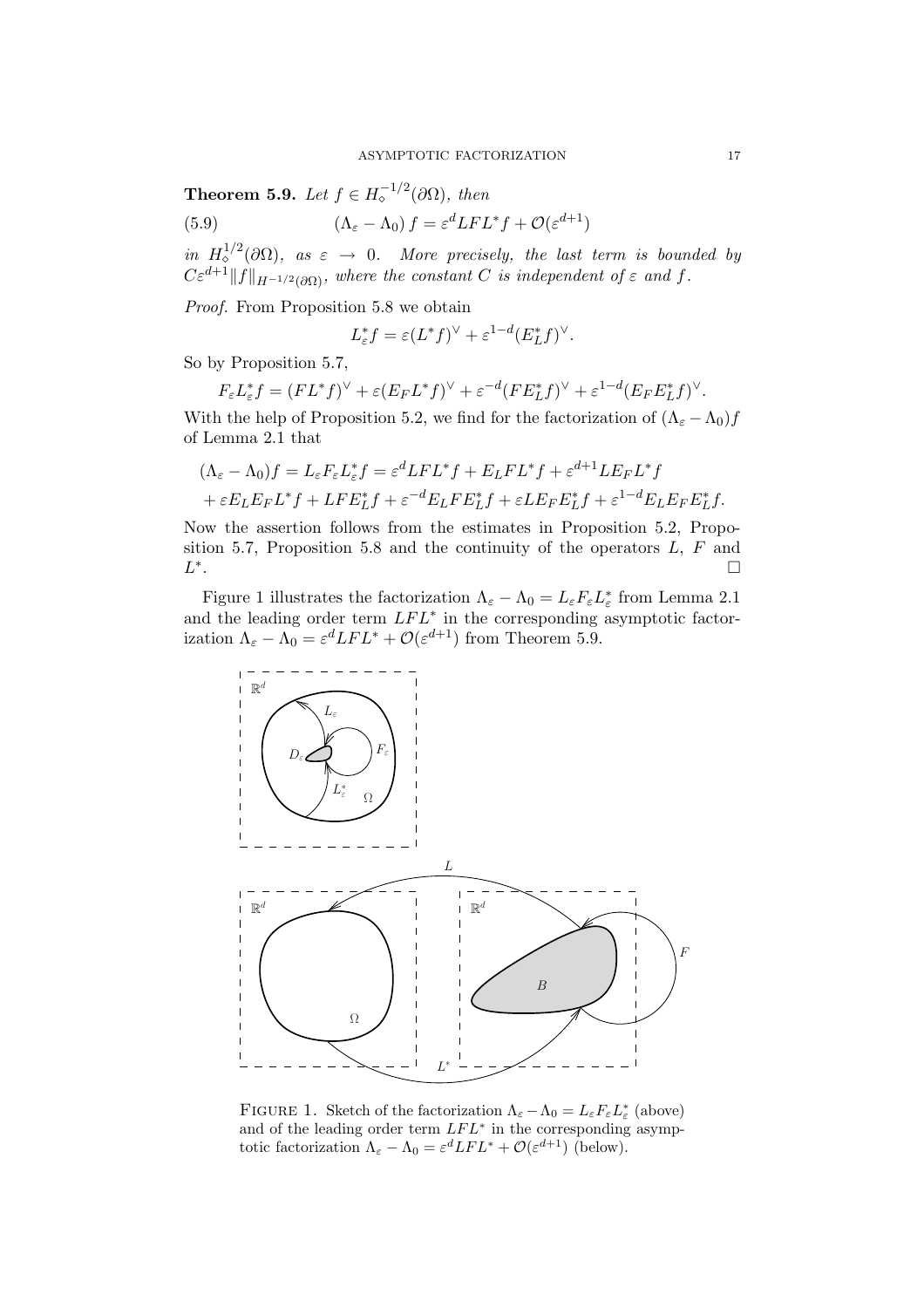Finally let  $f \in H_{\circ}^{-1/2}(\partial \Omega)$  and let  $u_0$  be the solution to (2.2). We want to calculate  $LFL*f$  explicitely: Since (2.2) and (5.7) coincide, we obtain from (5.8) that

$$
L^* f = \nabla u_0(z) \cdot \left( \left( -\frac{1}{2}I + \mathcal{K}_B \right)^{-1} \eta \right).
$$

Thus, by applying (5.4),

$$
FL^*f = -\nabla u_0(z) \cdot \Upsilon \eta = -\nabla u_0(z) \cdot \nu(\eta),
$$

where  $\nu$  denotes the unit outward normal to  $\partial B$ , because  $\eta_i$  is the unique harmonic function on B with Dirichlet data  $\eta_i|_{\partial B}$  for  $1 \leq i \leq d$ . We deduce from (5.1) that

 $LFL^*f$ 

$$
= -\nabla_y N(\cdot, z) \cdot \int_{\partial B} \eta \left( \left( -\frac{1}{2}I + \mathcal{K}_B^* \right)^{-1} \left( \nu \cdot \nabla u_0(z) \right) \right) (\eta) d\sigma(\eta)
$$
  
= -\nabla\_y N(\cdot, z) \cdot M \nabla u\_0(z),

where the matrix  $M \in \mathbb{R}^{d \times d}$  is given by  $M := (M_{ij})_{i,j=1}^d$  with

$$
M_{ij} := \int_{\partial B} \eta_i \left( \left( -\frac{1}{2}I + \mathcal{K}_B^* \right)^{-1} \nu_j \right) (\eta) \, \mathrm{d}\sigma(\eta)
$$

for  $i, j = 1, \ldots, d$ . M is the so-called polarization tensor of Pólya-Szegö corresponding to the insulating inhomogeneity  $D_{\varepsilon} = z + \varepsilon B$ . It is a symmetric and negative definite matrix that depends on the relative shape of the inhomogeneity  $D_{\varepsilon}$ , cf. [6, 24].

We obtain the following corollary:

**Corollary 5.10.** Let  $f \in H_{\circ}^{-1/2}(\partial \Omega)$  and let  $u_0$  be the solution to (2.2). Then,

$$
(\Lambda_{\varepsilon} - \Lambda_0) f = -\varepsilon^d \nabla_y N(\cdot, z) \cdot M \nabla u_0(z) + \mathcal{O}(\varepsilon^{d+1})
$$

in  $H^{1/2}_\diamond(\partial\Omega)$ , as  $\varepsilon \to 0$ . More precisely, the last term is bounded by  $C\varepsilon^{d+1}||f||_{H^{-1/2}(\partial\Omega)}$ , where the constant C is independent of  $\varepsilon$  and f.

This is exactly the formula derived in [24], cf. also [5, 6].

Remark 5.11. Note that our way of writing the polarisation tensor M differs from that in [24]. But the two expressions are equivalent except that their sign is different, as we will show next: In [24] Friedman and Vogelius define functions  $\Psi_j$ ,  $j = 1, ..., d$ , which are the unique solutions to the exterior problems

(5.10) 
$$
\Delta \Psi_j = 0, \qquad \text{in } \mathbb{R}^d \setminus \overline{B},
$$

$$
\frac{\partial \Psi_j}{\partial \nu} = -\nu_j, \qquad \text{on } \partial B,
$$

$$
\Psi_j(\eta) \to 0, \qquad \text{as } |\eta| \to \infty.
$$

Then they define the polarisation tensor  $\tilde{M} := (\tilde{M}_{ij})_{i,j=1}^d$  by

$$
\tilde{M}_{ij} := \int_{\partial B} \nu_i(\eta) \left( \eta_j + \Psi_j(\eta) \right) d\sigma(\eta),
$$

for  $i, j = 1, ..., d$ .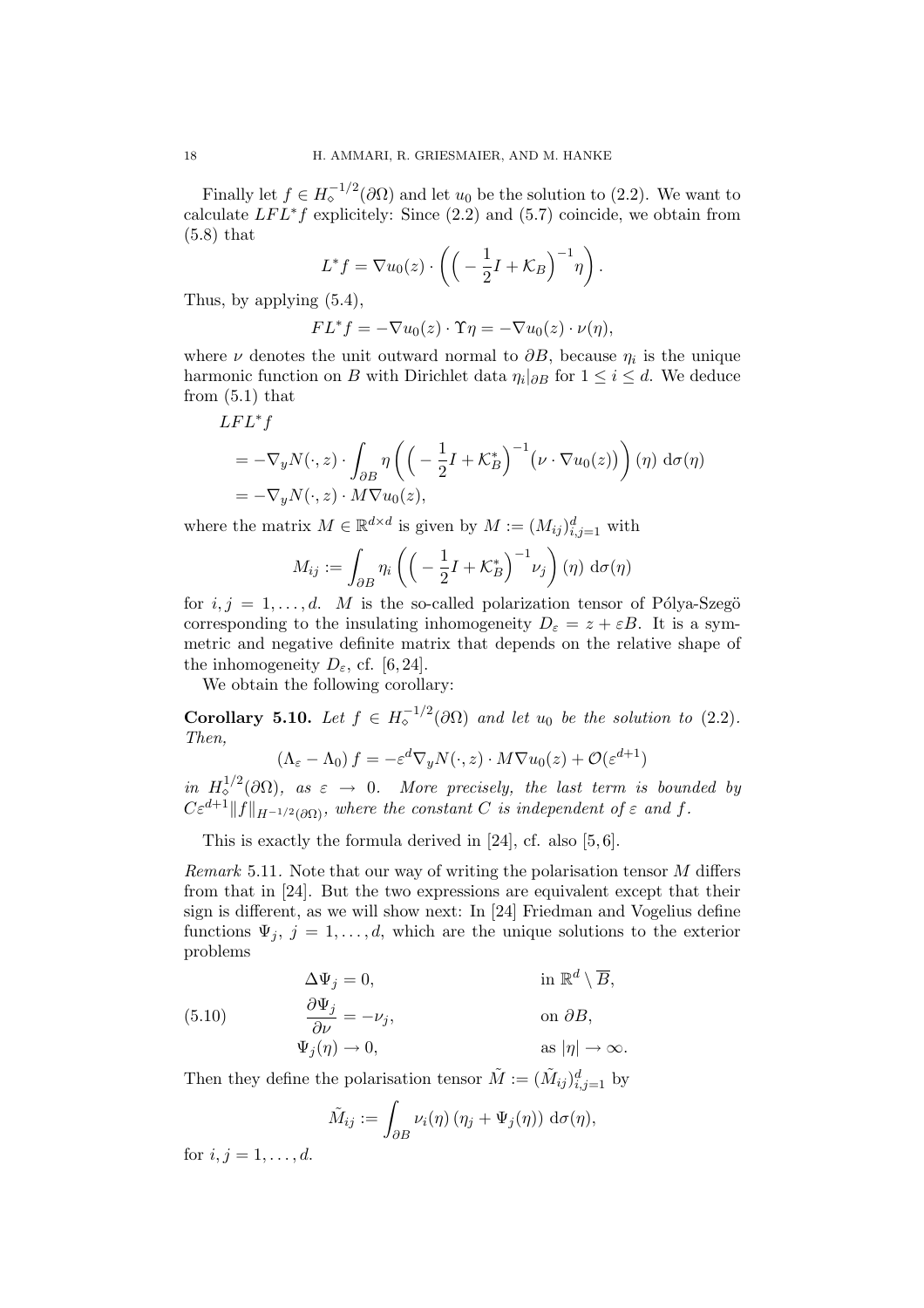Now let  $1 \leq i, j \leq d$ . If we define  $\phi_j := \left(-\frac{1}{2}\right)$  $\frac{1}{2}I + \mathcal{K}_B$  $^{-1}$   $\eta_j$  and  $u_j := \mathcal{D}_B \phi_j$ , we obtain from the jump relation (3.3) that  $u_j|_{\partial B} = \eta_j$  and  $u_j|_B$  is the unique solution to

$$
\Delta u = 0 \quad \text{in } B, \qquad u|_{\partial B}^- = \eta_j.
$$

Therefore,  $u_j|_B = \eta_j$  and we have  $\frac{\partial u_j}{\partial \nu}$  +  $\frac{\partial u_j}{\partial B} = \frac{\partial u_j}{\partial \nu}$ ∂ν −  $\partial B = \nu_j$  on  $\partial B$ . Thus,  $-u_j|_{\mathbb{R}^d \setminus \overline{B}}$  solves (5.10), and from the uniqueness of solutions to (5.10) we get  $u_j|_{\mathbb{R}^d \setminus \overline{B}} = -\Psi_j$ . Again from (3.3) we obtain that  $\phi_j = u_j|_{\partial B}^+ - u_j|_{\partial B}^- =$  $-\eta_i - \Psi_i|_{\partial B}$ . This gives

$$
\tilde{M}_{ij} = \int_{\partial B} \nu_i(\eta) (\eta_j + \Psi_j(\eta)) d\sigma(\eta) = -\int_{\partial B} \nu_i(\eta) \phi_j(\eta) d\sigma(\eta)
$$
  
= 
$$
- \int_{\partial B} \nu_i(\xi) \left( \left( -\frac{1}{2}I + \mathcal{K}_B \right)^{-1} \eta_j \right) (\xi) d\sigma(\xi)
$$
  
= 
$$
- \int_{\partial B} \eta_j \left( \left( -\frac{1}{2}I + \mathcal{K}_B^* \right)^{-1} \nu_i \right) (\eta) d\sigma(\eta) = -M_{ji} = -M_{ij},
$$

where we used the symmetry of M. Thus  $M = -\tilde{M}$ .

### 6. Multiple inclusions

In this section we extend our results to the practically important case of finitely many well separated small inclusions. By that we understand cavities  $D_{\varepsilon,i} := z_i + \varepsilon B_i$ , where  $B_i$  is a bounded  $C^{1,\alpha}$  domain containing the origin, and  $1 \leq i \leq m$ . The total collection of inclusions thus takes the form  $D_{\varepsilon} := \bigcup_{i=1}^{m} (z_i + \varepsilon B_i)$ . The points  $z_i \in \Omega$ ,  $1 \leq i \leq m$ , that determine the location of the inclusions, are assumed to satisfy

$$
|z_i - z_j| \ge c_0 \quad \forall i \ne j \quad \text{and} \quad \text{dist}(z_i, \partial \Omega) \ge c_0
$$

for some constant  $c_0 > 0$ , and the value of  $\varepsilon > 0$  is assumed to be sufficiently small. The piecewise constant conductivity distribution is again given by

$$
\sigma_{\varepsilon}(x) := \begin{cases} 0, & \text{for } x \in D_{\varepsilon}, \\ 1, & \text{for } x \in \Omega \setminus \overline{D_{\varepsilon}}. \end{cases}
$$

Basically the results and their proofs for a single inclusion from the previous sections can be adopted with few minor modifications which we will comment on now.

The factorization of the Neumann-to-Dirichlet operator from Lemma 2.1 can be generalized as described in [11]. Therefore, it is convenient to set  $\partial D_{\varepsilon} = \partial D_{\varepsilon,1} \times \cdots \times \partial D_{\varepsilon,m}$  and to interpret the relevant Sobolev spaces accordingly as product spaces, e.g.  $H_{\diamond}^{\pm 1/2}(\partial D_{\varepsilon}) = H_{\diamond}^{\pm 1/2}(\partial D_{\varepsilon,1}) \times \cdots \times$  $H_{\diamond}^{\pm 1/2}(\partial D_{\varepsilon,m})$ . Then the operator  $L_{\varepsilon}$  is again defined by (2.3) and (2.4), where the inner Neumann boundary condition should be understood componentwise, i.e.  $\frac{\partial v_{\varepsilon}}{\partial \nu} = \phi_i$  on  $\partial D_{\varepsilon,i}$ , for  $1 \leq i \leq m$  and  $\phi = (\phi_1, \dots, \phi_m) \in$  $H_{\circ}^{-1/2}(\partial D_{\varepsilon})$ . For the corresponding dual operator  $L_{\varepsilon}^{*}$  we consider again the boundary value problem (2.5), whose solution  $v_{\varepsilon}^*$  is unique up to an additive constant. If we fix an arbitrary solution  $v_{\varepsilon}^*$  and, for  $1 \leq i \leq m$ , define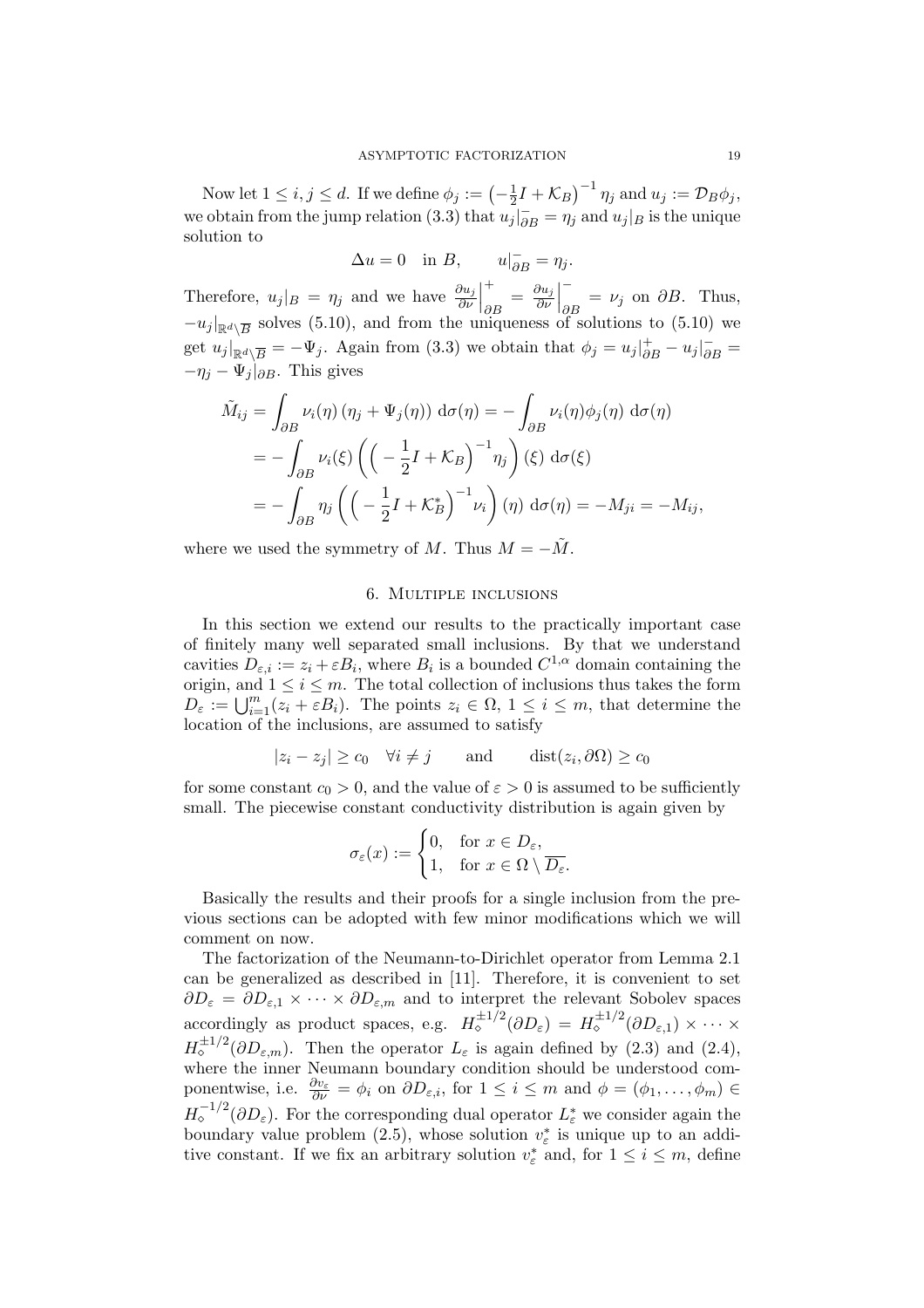$$
c_i := \int_{\partial D_{\varepsilon,i}} v_{\varepsilon}^* d\sigma / |\partial D_{\varepsilon,i}|, \text{ then the dual operator of } L_{\varepsilon} \text{ is given by}
$$
  

$$
L_{\varepsilon}^* : H_{\circ}^{-1/2}(\partial \Omega) \to H_{\circ}^{1/2}(\partial D_{\varepsilon}), \quad \psi \mapsto (v_{\varepsilon}^*|_{\partial D_{\varepsilon,1}} - c_1, \dots, v_{\varepsilon}^*|_{\partial D_{\varepsilon,m}} - c_m).
$$

The definition of the operator  $F_{\varepsilon}$  remains unchanged if the boundary conditions on  $\partial D_{\varepsilon}$  are interpreted componentwise. Then the factorization of  $\Lambda_{\varepsilon} - \Lambda_0$  stated in Lemma 2.1 holds true in the case of multiple inclusions, cf. [11].

Now we generalize the asymptotic expansions from Section 5 to the case of multiple inclusions. First we consider again the operator  $L_{\varepsilon}$  from (2.4). For  $\phi = (\phi_1, \ldots, \phi_m) \in H_{\diamond}^{-1/2}(\partial D_{\varepsilon})$  we define  $v_{\varepsilon} \in H_{\diamond, \partial \Omega}^1(\Omega \setminus \overline{D_{\varepsilon}})$  by

$$
v_{\varepsilon} := \sum_{i=1}^m \mathcal{S}_{D_{\varepsilon,i}}^N a_i,
$$

where  $a := (a_1, \ldots, a_m) \in H_{\circ}^{-1/2}(\partial D_{\varepsilon})$  solves the system of integral equations

$$
\begin{pmatrix}\n-\frac{1}{2}I + (\mathcal{K}_{D_{\varepsilon,1}}^N)^* & \frac{\partial}{\partial \nu} \mathcal{S}_{D_{\varepsilon,2}}^N \Big|_{\partial D_{\varepsilon,1}} & \dots & \frac{\partial}{\partial \nu} \mathcal{S}_{D_{\varepsilon,m}}^N \Big|_{\partial D_{\varepsilon,1}} \\
\frac{\partial}{\partial \nu} \mathcal{S}_{D_{\varepsilon,1}}^N \Big|_{\partial D_{\varepsilon,2}} & -\frac{1}{2}I + (\mathcal{K}_{D_{\varepsilon,2}}^N)^* & \dots & \frac{\partial}{\partial \nu} \mathcal{S}_{D_{\varepsilon,m}}^N \Big|_{\partial D_{\varepsilon,2}} \\
\vdots & \vdots & \vdots & \vdots \\
\frac{\partial}{\partial \nu} \mathcal{S}_{D_{\varepsilon,1}}^N \Big|_{\partial D_{\varepsilon,m}} & \frac{\partial}{\partial \nu} \mathcal{S}_{D_{\varepsilon,2}}^N \Big|_{\partial D_{\varepsilon,m}} & \dots & -\frac{1}{2}I + (\mathcal{K}_{D_{\varepsilon,m}}^N)^*\n\end{pmatrix}\n\begin{pmatrix}\na_1 \\
a_2 \\
\vdots \\
a_m\n\end{pmatrix}\n=\n\begin{pmatrix}\n\phi_1 \\
\phi_2 \\
\vdots \\
\phi_m\n\end{pmatrix}.
$$

Since the small inclusions are assumed to be well separated from each other and from the boundary  $\partial\Omega$ , we can estimate the non-diagonal entries of the matrix A, using the regularity of  $\mathcal{S}_{D_{\varepsilon,i}}^N \varphi_i$  away from  $\partial D_{\varepsilon,i}$ , for  $1 \leq i \leq m$ .

**Lemma 6.1.** There exists a constant C independent of  $\varepsilon$  such that for each  $\varphi = (\varphi_1, \ldots, \varphi_m) \in H_{\diamond}^{-1/2}(\partial D_{\varepsilon})$  and  $1 \leq i \neq j \leq m$ ,

$$
\left\|\frac{\partial}{\partial \nu} \mathcal{S}_{D_{\varepsilon,i}}^N \varphi_i\Big|_{\partial D_{\varepsilon,j}}\right\|_{H^{-1/2}(\partial D_{\varepsilon,j})}\leq \varepsilon^{d-1}C\|\varphi_i\|_{H^{-1/2}(\partial D_{\varepsilon,i})}
$$

.

*Proof.* Let  $\varphi = (\varphi_1, \ldots, \varphi_m) \in H_{\diamond}^{-1/2}(\partial D_{\varepsilon})$  and  $1 \leq i \neq j \leq m$ . Using Lemma 4.1 and the regularity of  $\mathcal{S}_{D_{\varepsilon,i}}^N \varphi_i$  away from  $\partial D_{\varepsilon,i}$  we obtain

$$
\begin{split}\n\left\|\frac{\partial}{\partial\nu}\mathcal{S}_{D_{\varepsilon,i}}^{N}\varphi_{i}\right\|_{\partial D_{\varepsilon,j}}\n\left\|^{2}_{H^{-1/2}(\partial D_{\varepsilon,j})} \leq \varepsilon^{d}C \left\|\left(\frac{\partial}{\partial\nu}\mathcal{S}_{D_{\varepsilon,i}}^{N}\varphi_{i}\right|_{\partial D_{\varepsilon,j}}\right)^{\wedge_{j}}\right\|^{2}_{H^{-1/2}(\partial B_{j})} \\
&\leq \varepsilon^{d}C \left\|\left(\frac{\partial}{\partial\nu}\mathcal{S}_{D_{\varepsilon,i}}^{N}\varphi_{i}\right|_{\partial D_{\varepsilon,j}}\right)^{\wedge_{j}}\right\|^{2}_{L^{2}(\partial B_{j})} \\
&= \varepsilon C \left\|\frac{\partial}{\partial\nu}\mathcal{S}_{D_{\varepsilon,i}}^{N}\varphi_{i}\right\|_{\partial D_{\varepsilon,j}}\n\left\|^{2}_{L^{2}(\partial D_{\varepsilon,j})} \\
&= \varepsilon C \int_{\partial D_{\varepsilon,j}} \left|\int_{\partial D_{\varepsilon,i}} \frac{\partial N(x,y)}{\partial\nu(x)}\varphi_{i}(y) d\sigma(y)\right|^{2} d\sigma(x) \\
&\leq \varepsilon C \int_{\partial D_{\varepsilon,j}} \left\|\frac{\partial N(x,\cdot)}{\partial\nu(x)}\right\|^{2}_{H^{1/2}(\partial D_{\varepsilon,i})}\|\varphi_{i}\|^{2}_{H^{-1/2}(\partial D_{\varepsilon,i})} d\sigma(x) \\
&\leq \varepsilon C \varepsilon^{d-2} \|\varphi_{i}\|^{2}_{H^{-1/2}(\partial D_{\varepsilon,i})}|\partial D_{\varepsilon,j}| \leq \varepsilon^{2d-2}C \|\varphi_{i}\|^{2}_{H^{-1/2}(\partial D_{\varepsilon,i})}\n\end{split}
$$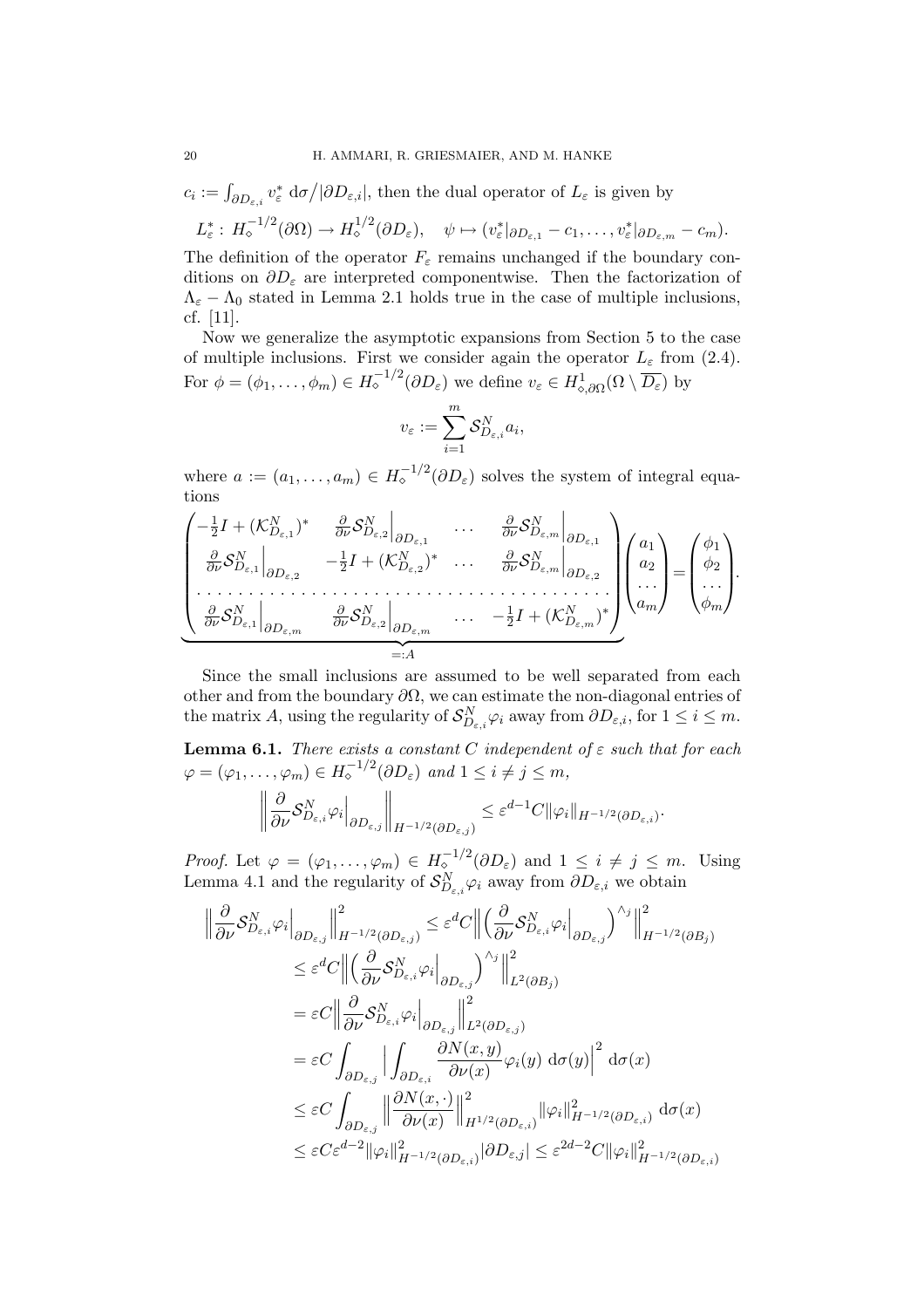Here  $(\cdot)^{\wedge_j}$  denotes the usual transformation from (4.1) applied to the j-th inhomogeneity  $D_{\varepsilon,j}$ .

Therefore,  $\frac{\partial}{\partial \nu} S_{D_{\varepsilon,i}}^N|_{\partial D_{\varepsilon,j}} = \mathcal{O}(\varepsilon^{d-1}) \text{ in } \mathcal{L}(H_{\diamond}^{-1/2}(\partial D_{\varepsilon,i}), H_{\diamond}^{-1/2}(\partial D_{\varepsilon,j}))$ , for  $1 \leq i \neq j \leq m$ . We deduce that

$$
A = \underbrace{\begin{pmatrix} -\frac{1}{2}I + (\mathcal{K}_{D_{\varepsilon,1}}^{N})^{*} & 0 & \cdots & 0 \\ 0 & -\frac{1}{2}I + (\mathcal{K}_{D_{\varepsilon,2}}^{N})^{*} & \cdots & 0 \\ \vdots & \vdots & \ddots & \vdots \\ 0 & 0 & \cdots & -\frac{1}{2}I + (\mathcal{K}_{D_{\varepsilon,m}}^{N})^{*} \end{pmatrix}}_{=:B} + \mathcal{O}(\varepsilon^{d-1})
$$

with respect to the maximum row sum of  $\mathcal{L}(H_{\diamond}^{-1/2}(\partial D_{\varepsilon,i}), H_{\diamond}^{-1/2}(\partial D_{\varepsilon,j}))$ norms,  $1 \leq i, j \leq m$ . Thus we obtain that  $A^{-1}$  exists, and  $A^{-1} = B^{-1} +$  $\mathcal{O}(\varepsilon^{d-1})$  with respect to the same norm.

Now, calculating along the lines of Section 5, we obtain the following asymptotic formula:

$$
v_{\varepsilon}\big|_{\partial\Omega} = \varepsilon^{d} \sum_{i=1}^{m} \nabla_{y} N(\cdot, z_{i}) \cdot \int_{\partial B_{i}} \eta \left( \left( -\frac{1}{2} I + \mathcal{K}_{B_{i}}^{*} \right)^{-1} \phi_{i}^{\wedge_{i}} \right) (\eta) \, d\sigma(\eta) + \mathcal{O}(\varepsilon^{d+1}).
$$

Here again,  $(\cdot)^{\wedge_i}$  denotes the transformation from (4.1) applied to the *i*-th inclusion  $D_{\varepsilon,i}$ . The last term is bounded by  $C\varepsilon^{d+1} \max_{1 \le i \le m} ||\phi_i^{\wedge_i}||_{H^{-1/2}(\partial B_i)}$  in  $H^{1/2}_{\diamond}(\partial\Omega)$ , where the constant C is independent of  $\varepsilon$  and  $\phi$ . Therefore, if we define

(6.1) 
$$
L: H_{\diamond}^{-1/2}(\partial B_1) \times \cdots \times H_{\diamond}^{-1/2}(\partial B_m) \to H_{\diamond}^{1/2}(\partial \Omega),
$$

$$
L\varphi := \sum_{i=1}^m \nabla_y N(\cdot, z_i) \cdot \int_{\partial B_i} \eta \left( \left( -\frac{1}{2}I + \mathcal{K}_{B_i}^* \right)^{-1} \varphi_i \right) (\eta) d\sigma(\eta),
$$

Proposition 5.2 remains valid in the case of finitely many well separated small inclusions.

Now we return to the diffraction problem (2.7) and the operator  $F_{\varepsilon}$  from (2.8). For  $\chi = (\chi_1, \ldots, \chi_m) \in H^{1/2}_\diamond(\partial D_\varepsilon)$  we define  $w_\varepsilon := \sum_{i=1}^m \mathcal{D}_{D_{\varepsilon,i}}^N \chi_i$ . Then, for  $1 \leq i \leq m$ ,

$$
\frac{\partial w_{\varepsilon}}{\partial \nu} \Big|_{\partial D_{\varepsilon,i}} = \Upsilon_{\varepsilon,i} \left( -\frac{1}{2} I + \mathcal{K}_{D_{\varepsilon,i}}^N \right) \chi_i + \Upsilon_{\varepsilon,i} \sum_{\substack{j=1 \ j \neq i}}^m \left( \mathcal{D}_{D_{\varepsilon,j}}^N \chi_j \right) \Big|_{\partial D_{\varepsilon,i}},
$$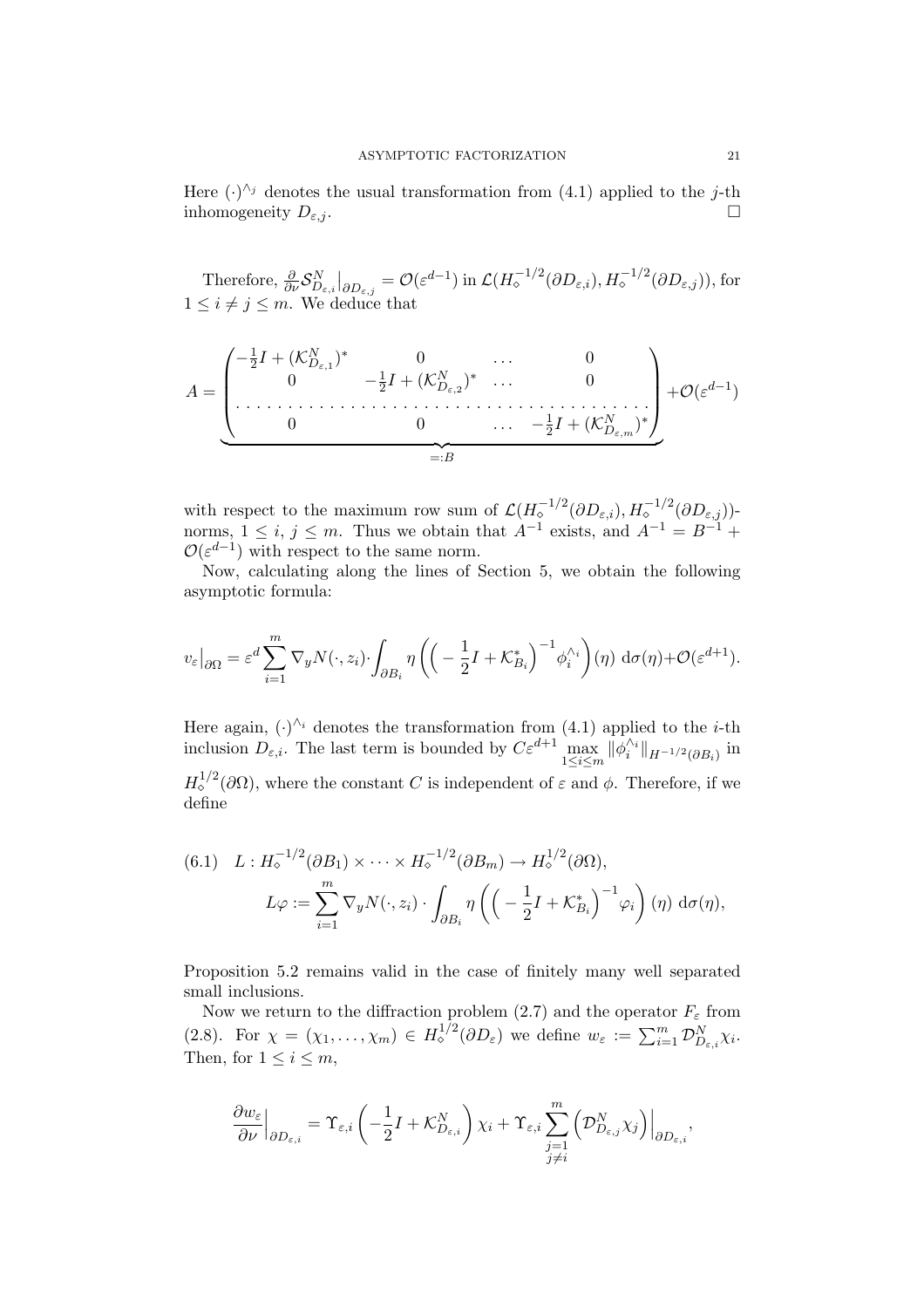where  $\Upsilon_{\varepsilon,i}$  is the interior Dirichlet-to-Neumann operator on  $\partial D_{\varepsilon,i}$ . As in Lemma 5.5 and Lemma 4.3 we can estimate

$$
\left\| \left( \Upsilon_{\varepsilon,i} \sum_{\substack{j=1 \ j \neq i}}^m \left( \mathcal{D}_{D_{\varepsilon,j}}^N \chi_j \right) \Big|_{\partial D_{\varepsilon,i}} \right)^{\wedge_i} \right\|_{H^{-1/2}(\partial B_i)}
$$
  

$$
\leq \varepsilon^{-\frac{d}{2}} C \sum_{\substack{j=1 \ j \neq i}}^m \left\| \left( \mathcal{D}_{D_{\varepsilon,j}}^N \chi_j \right) \Big|_{\partial D_{\varepsilon,i}} \right\|_{H^{1/2}(\partial D_{\varepsilon,i})}
$$
  

$$
\leq \varepsilon^{d-1} C \max_{1 \leq j \leq m} \| \chi^{\wedge_j} \|_{H^{1/2}(\partial B_j)},
$$

where the constant C is independent of  $\varepsilon$  and  $\chi$ . Therefore, if we define

(6.2)  
\n
$$
F: H_{\diamond}^{1/2}(\partial B_1) \times \cdots \times H_{\diamond}^{1/2}(\partial B_m) \to H_{\diamond}^{-1/2}(\partial B_1) \times \cdots \times H_{\diamond}^{-1/2}(\partial B_m),
$$
\n
$$
F(\varphi_1, \ldots, \varphi_m) := \left(-\Upsilon_1 \left(-\frac{1}{2}I + \mathcal{K}_{B_1}\right) \varphi_1, \ldots, -\Upsilon_m \left(-\frac{1}{2}I + \mathcal{K}_{B_m}\right) \varphi_m\right),
$$

where  $\Upsilon_i$  is the interior Dirichlet-to-Neumann operator on  $\partial B_i$ ,  $1 \leq i \leq m$ , Proposition 5.7 remains valid in the case of finitely many well separated small inclusions.

Calculating along the lines of Section 5 we find that Proposition 5.8 remains valid in the case of finitely many well separated small inclusions, too, and that the adjoint operator

$$
L^*: H_{\diamond}^{-1/2}(\partial\Omega) \to H_{\diamond}^{1/2}(\partial B_1) \times \cdots \times H_{\diamond}^{1/2}(\partial B_m)
$$

of  $L$  is given by (6.3)

$$
L^*\psi = \left(\nabla v(z_1)\cdot \left(\left(-\frac{1}{2}I + \mathcal{K}_{B_1}\right)^{-1}\eta\right), \ldots, \nabla v(z_m)\cdot \left(\left(-\frac{1}{2}I + \mathcal{K}_{B_m}\right)^{-1}\eta\right)\right),
$$

where  $v$  is the corresponding solution of  $(5.7)$ .

Thus we obtain:

Proposition 6.2. Theorem 5.9 holds true in the case of finitely many well separated small inclusions, if L, F and  $L^*$  are given as in  $(6.1)$ ,  $(6.2)$  and (6.3), respectively.

For  $1 \leq i \leq m$  let  $M^i$  denote the polarization tensor corresponding to the *i*-th insulating inclusion  $D_{\varepsilon,i} = z_i + \varepsilon B_i$ . In the case of finitely many small inclusions Corollary 5.10 reads as follows:

**Corollary 6.3.** Let  $f \in H_{\circ}^{-1/2}(\partial \Omega)$  and let  $u_0$  be the solution to (2.2). Then,

$$
(\Lambda_{\varepsilon} - \Lambda_0) f = -\varepsilon^d \sum_{i=1}^m \nabla_y N(\cdot, z_i) \cdot M^i \nabla u_0(z_i) + \mathcal{O}(\varepsilon^{d+1})
$$

in  $H^{1/2}_\diamond(\partial\Omega)$ , as  $\varepsilon \to 0$ . More precisely, the last term is bounded by  $C\varepsilon^{d+1}||f||_{H^{-1/2}(\partial\Omega)}$ , where the constant C is independent of  $\varepsilon$  and f.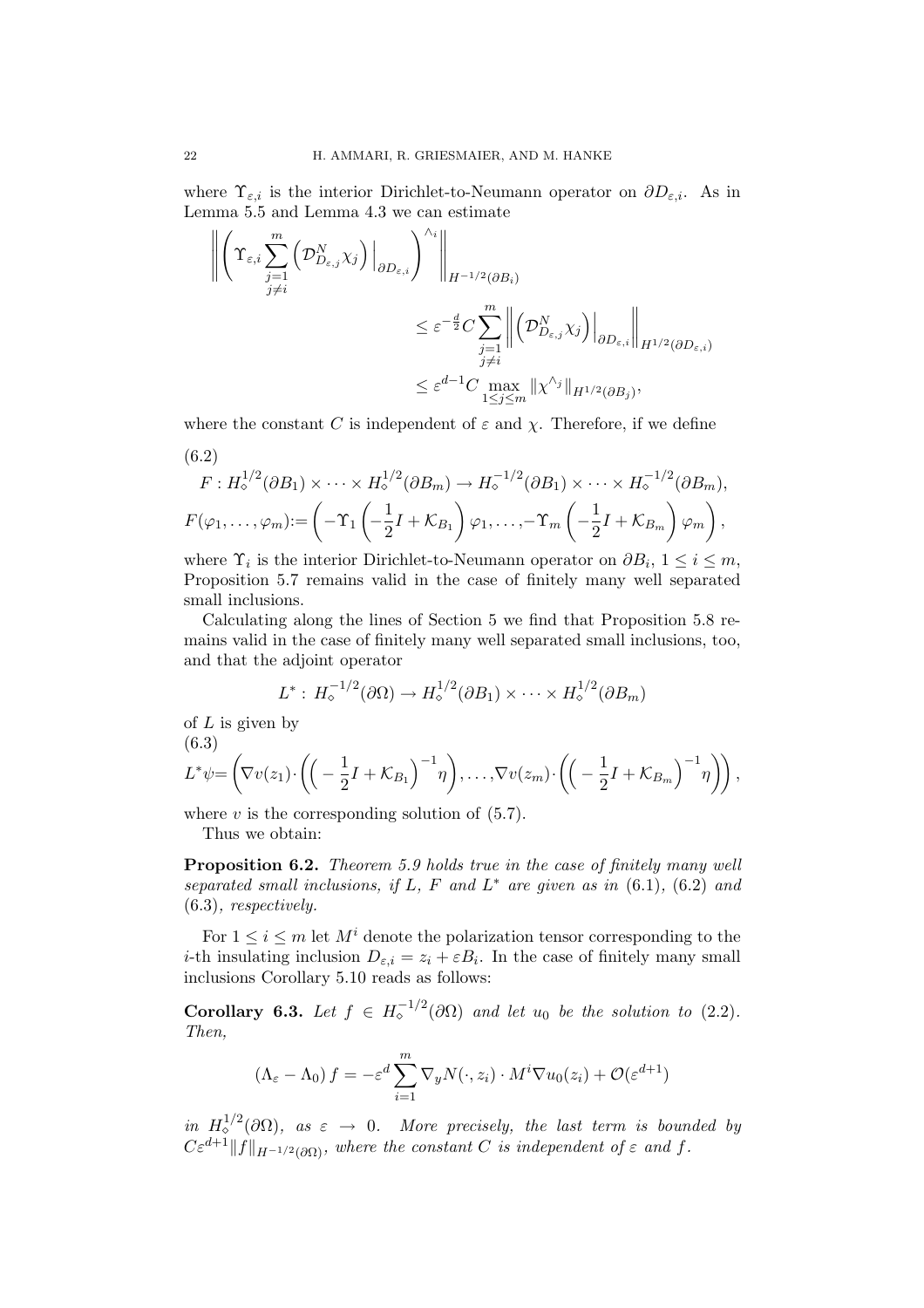In this section we restrict ourselves again to the case of a single inhomogeneity  $D_{\varepsilon} = z + \varepsilon B$ , although we mention that the whole theory also works for multiple inclusions. Moreover, we assume that the boundary  $\partial D_{\varepsilon}$  of the inclusion is connected.

The main assertion of the factorization method is the range identity

(7.1) 
$$
\mathcal{R}((\Lambda_{\varepsilon}-\Lambda_0)^{1/2})=\mathcal{R}(L_{\varepsilon}),
$$

from which we conclude for the test function

$$
g_{y,d} := d \cdot \nabla_y N(\cdot, y) |_{\partial \Omega}, \qquad d \in \mathbb{R}^d,
$$

the following characterization of the inclusion  $D_{\varepsilon}$ :

(7.2) 
$$
y \in D_{\varepsilon}
$$
 if and only if  $g_{y,d} \in \mathcal{R}((\Lambda_{\varepsilon} - \Lambda_0)^{1/2}).$ 

Since  $\Lambda_{\varepsilon} - \Lambda_0$  is a compact operator (with a range space that is dense in  $H_0^{1/2}(\partial\Omega)$ ) the correct way of implementing (7.2) is via the Picard criterion, i.e. an (infinite) series has to be checked for convergence. We refer to [11, 28] for details and numerical implementations.

On the other hand we have shown the asymptotic formula (5.9), i.e. for small values of  $\varepsilon$  the operator  $\varepsilon^d LFL^*$  is a good approximation of  $\Lambda_{\varepsilon} - \Lambda_0$ , and hence  $\mathcal{R}(\Lambda_{\varepsilon}-\Lambda_0) \approx \mathcal{R}(LFL^*)$ . After defining the linear operators

$$
G: \mathbb{R}^d \to H^{1/2}(\partial \Omega), \quad Ga := a \cdot \nabla_y N(\cdot, z)|_{\partial \Omega},
$$
  

$$
H: H^{-1/2}(\partial B) \to \mathbb{R}^d, \quad H\varphi := \int_{\partial B} \eta \left( \left( -\frac{1}{2}I + \mathcal{K}_B^* \right)^{-1} \varphi \right) (\eta) \, d\sigma(\eta),
$$

an easy computation shows that their dual operators are

$$
G^*: H_{\diamond}^{-1/2}(\partial \Omega) \to \mathbb{R}^d, \quad G^*\psi = \nabla v(z),
$$
  

$$
H^*: \mathbb{R}^d \to H_{\diamond}^{1/2}(\partial B), \quad H^*a = a \cdot \left(-\frac{1}{2}I + \mathcal{K}_B\right)^{-1} \eta,
$$

respecitively, where v is the solution of  $(5.7)$  and  $\eta$  denotes the surface variable on  $\partial B$ . Then, from (5.1) we find that

$$
L = GH, \quad L^* = (GH)^* = H^*G^*, \quad \text{and} \quad LFL^* = GHFH^*G^*.
$$

Recalling the calculations after Theorem 5.9 we see that

$$
HFH^* = -M,
$$

where  $M$  is the polarization tensor corresponding to the insulating inclusion  $D_{\varepsilon} = z + \varepsilon B$ , i.e.

$$
LFL^* = -GMG^*.
$$

In [12] it has been proven that

$$
\mathcal{R}(LFL^*) = \mathcal{R}(G).
$$

Therewith one can show that

(7.3) 
$$
y = z
$$
 if and only if  $g_{y,d} \in \mathcal{R}(LFL^*)$ .

Note that  $\mathcal{R}(G)$ , i.e.  $\mathcal{R}(LFL^*)$ , is finite dimensional. Hence, instead of using the Picard criterion to check an infnite dimensional range condition we can resort to more familiar techniques from numerical linear algebra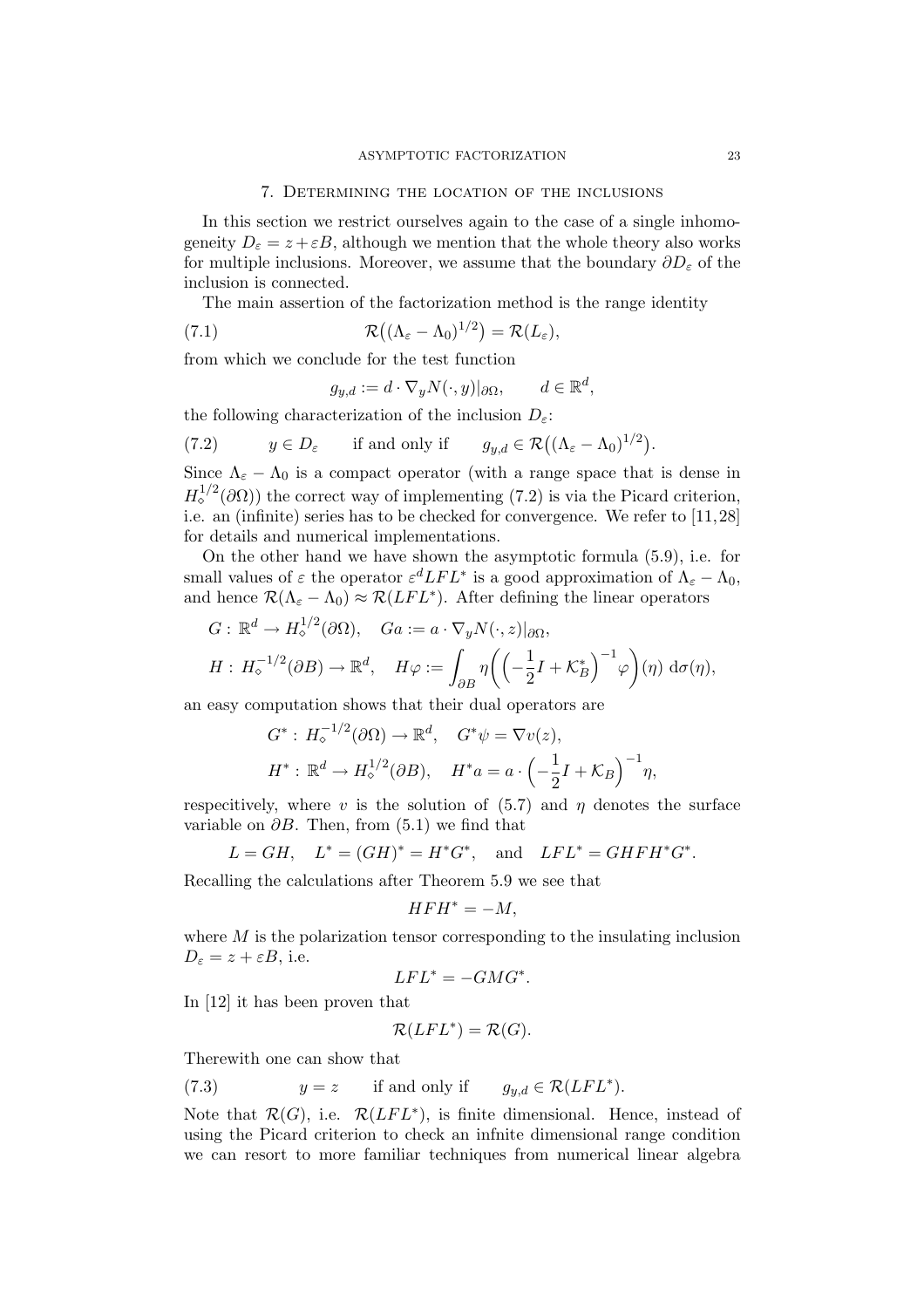and compute, e.g., the angle  $\theta_y$  between  $g_{y,d}$  and the range  $\mathcal{R}(LFL^*) \approx$  $\mathcal{R}(\Lambda_{\varepsilon} - \Lambda_0)$  in order to implement (7.3) instead of (7.2). We refer to [12,28] for details and numerical implementations.

#### **REFERENCES**

- [1] H. Ammari, E. Iakovleva, and D. Lesselier, Two numerical methods for recovering small electromagnetic inclusions from scattering amplitude at a fixed frequency, SIAM J. Sci. Comput. 27 (2005), 130–158.
- [2]  $\_\_\_\_\_$ , A MUSIC algorithm for locating small inclusions buried in a half-space from the scattering amplitude at a fixed frequency, SIAM Multiscale Model. Simul. 3 (2005), 597–628.
- [3] H. Ammari, E. Iakovleva, D. Lesselier, and G. Perrusson, *MUSIC-type electromagnetic* imaging of a collection of small three-dimensional bounded inclusions, submitted.
- [4] H. Ammari, E. Iakovleva, and S. Moskow, Recovery of small inhomogeneities from the scattering amplitude at a fixed frequency, SIAM J. Math. Anal. **34** (2003), 882–900.
- [5] H. Ammari and H. Kang, High-order terms in the asymptotic expansions of the steadystate voltage potentials in the presence of conductivity inhomogeneities of small diameter, SIAM J. Math. Anal. 34 (2003), no. 5, 1152–1166.
- [6] , Reconstruction of Small Inhomogeneities from Boundary Measurements, Lecture Notes in Math., vol. 1846, Springer-Verlag, Berlin, 2004.
- [7]  $\_\_\_\_\_\$ n, Boundary layer techniques for solving the Helmholtz equation in the presence of small inhomogeneities, J. Math. Anal. Appl. 296 (2004), 190–208.
- [8] H. Ammari and A. Khelifi, *Electromagnetic scattering by small dielectric inhomo*geneities, J. Math. Pures Appl. 82 (2003), no. 7, 749–842.
- [9] H. Ammari, S. Moskow, and M. S. Vogelius, Boundary integral formulae for the reconstruction of electric and electromagnetic inhomogeneities of small volume, ESAIM Control Optim. Calc. Var. 9 (2003), 49–66.
- [10] H. Ammari, M. S. Vogelius, and D. Volkov, Asymptotic formulas for perturbations in the electromagnetic fields due to the presence of inhomogeneities of small diameter II. The full Maxwell equations, J. Math. Pures Appl. 80 (2001), 769–814.
- [11] M. Brühl, Explicit characterization of inclusions in electrical impedance tomography, SIAM J. Math. Anal. 35 (2001), 1327–1341.
- [12] M. Brühl, M. Hanke, and M. S. Vogelius, A direct impedance tomography algorithm for locating small inhomogeneities, Numer. Math. 93 (2003), 635–654.
- [13] Y. Capdeboscq and M. S. Vogelius, Optimal asymptotic estimates for the volume of internal inhomogeneities in terms of multiple boundary measurements, Math. Model. Numer. Anal. 37 (2003), no. 2, 227–240.
- [14] , A general representation formula for boundary voltage perturbations caused by internal conductivityinhomogeneities of low volume fraction, Math. Model. Numer. Anal. 37 (2003), no. 1, 159–173.
- [15] D. Cedio-Fengya, S. Moskow, and M. S. Vogelius, Identification of conductivity imperfections of small diameter by boundary measurements. Continuous dependence and computational reconstruction, Inverse Problems 14 (1998), no. 3, 553–595.
- [16] M. Cheney, The linear sampling method and the MUSIC algorithm, Inverse Problems 17 (2001), no. 4, 591–595.
- [17] D. Colton, J. Coyle, and P. Monk, Recent developments in inverse acoustic scattering theory, SIAM Rev. 42 (2000), no. 3, 369-414.
- [18] D. Colton, K. Giebermann, and P. Monk, A regularized sampling method for solving three-dimensional inverse scattering problems, SIAM J. Sci. Comput. 21 (2000), no. 6, 2316–2330.
- [19] D. Colton, H. Haddar, and P. Monk, The linear sampling method for solving the electromagnetic inverse scattering problem, SIAM J. Sci. Comput. 24 (2002), no. 3, 719–731.
- [20] D. Colton and A. Kirsch, A simple method for solving inverse scattering problems in the resonance region, Inverse Problems 12 (1996), no. 4, 383–393.